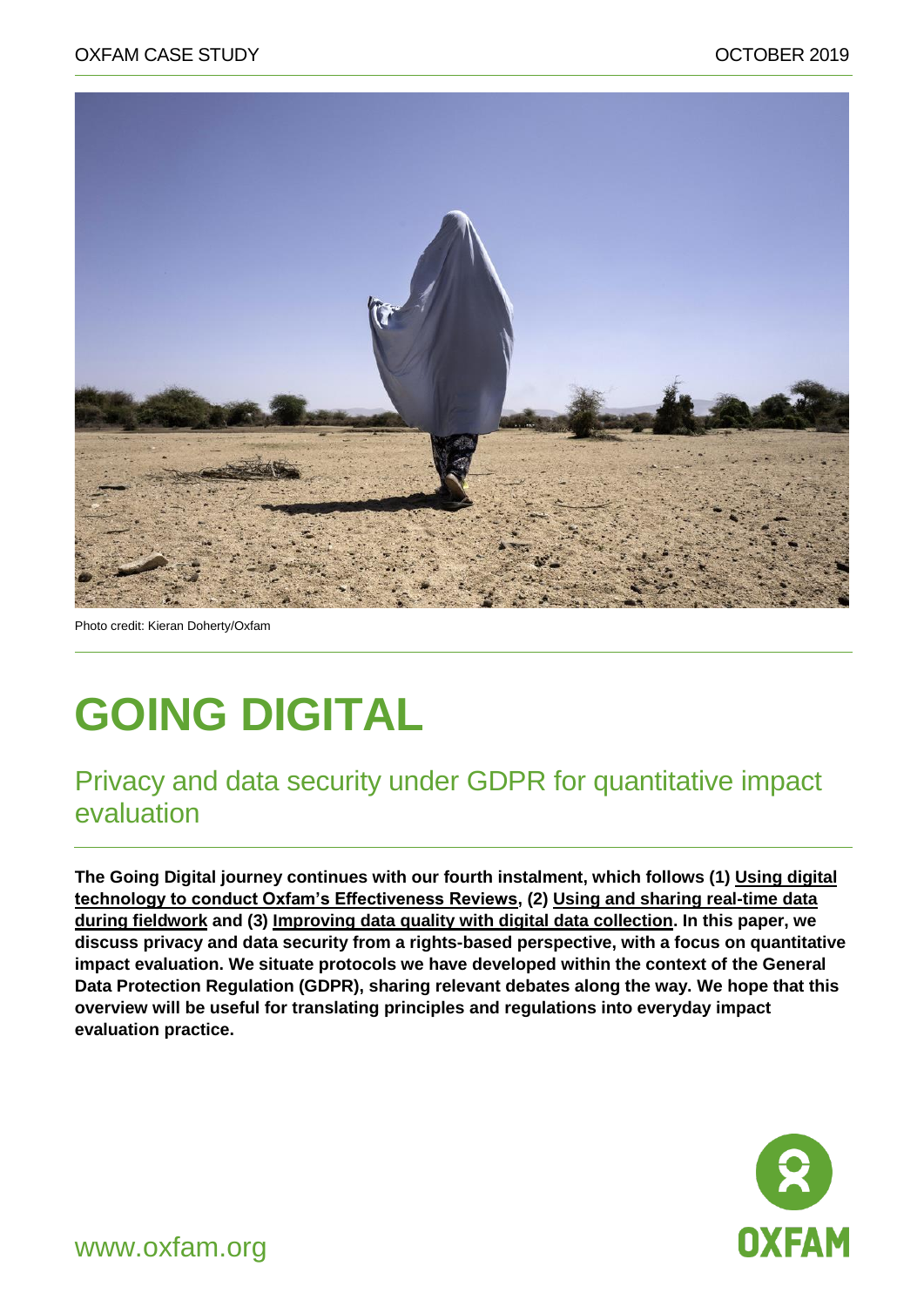# 1 INTRODUCTION

This paper seeks to outline practical guidance on protecting privacy and data security while doing quantitative impact evaluation in an increasingly digital world. Oxfam has an existing [Responsible](https://policy-practice.oxfam.org.uk/publications/oxfam-responsible-program-data-policy-575950)  [Program Data Policy \(RDP\),](https://policy-practice.oxfam.org.uk/publications/oxfam-responsible-program-data-policy-575950) which clearly defines our guiding principles for data collection and management. With the recent introduction of the [General Data Protection Regulation \(GDPR\),](https://ec.europa.eu/info/law/law-topic/data-protection_en) we must continue to review and reinforce the ways we address security and privacy when working with personal information.

As an organization, we fundamentally believe in the right to privacy, regardless of the letter of the law. We see GDPR as complementary to our work and our principles, but at the same time we have faced many practical dilemmas in our day-to-day activities. For example, we work globally, with colleagues and through partner organizations, in over 90 countries. GDPR restricts international transfers of data containing personal information. Our quantitative impact evaluation uses large sets of data that usually contain personal information (necessary for tracking and analysis). Can we still do impact evaluation if we cannot share data across borders, including into and out of the EU? What if we need to use data our partners have collected? How about working with consultants on impact evaluations?

Data collection presents a risk to the right to privacy of individuals who share their personal information with us, and we take this very seriously. In 'complying with GDPR', we must not lose sight of what ultimately matters – ensuring that we never use anyone's personal information in a way that they do not want or in a way that could cause them harm.

### 1.1 WHAT IS GDPR? WHY DOES IT MATTER?

The General Data Protection Regulation (GDPR) is an EU directive that sets broad rules for how personal information can be processed, including how it is collected, analysed, disclosed, moved and stored. GDPR is based on the third-generation fundamental right to privacy in the EU Charter. Essentially, it is about transparency with individuals, accountability of organizations, strong governance requirements, and an enhanced emphasis on implementing safeguards to protect individuals and their personal information based on risk. It enforces the rights of people to choose what data they share about themselves, with whom, and for what purpose. As of 25 May 2018, the regulation applies to all EU entities that handle personal data in the context of their EU activities, including where this involves the personal data of individuals outside the EU.

### 1.2 WHAT DOES OXFAM'S RESPONSIBLE DATA POLICY SAY ABOUT PRIVACY?

Oxfam's Responsible Program Data Policy (RDP) describes our rights-based approach to safeguarding personal information in our programmes globally. It is built on the right to be counted and heard; the right to dignity and respect; the right to make an informed decision; the right to privacy and the right not to be put at risk. The policy covers all our programme participants – individuals, groups, other entities – that share their personal information with us. The level of risk they face defines how their data must be managed. Our RDP affirms our commitment to upholding the right to privacy of those we work with and handling information they share with us in an ethical manner.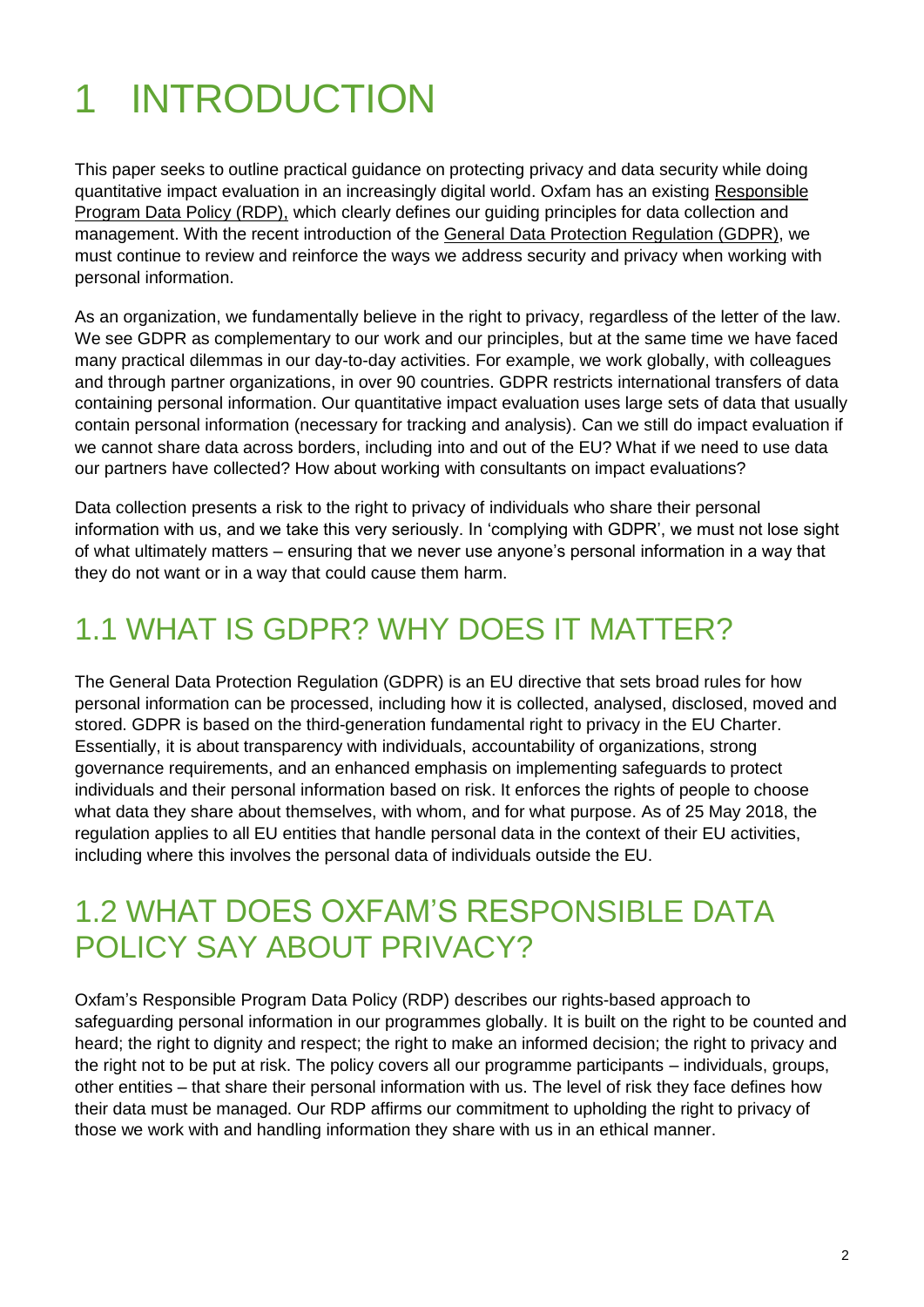## 1.3 OVERVIEW OF THE PAPER

Our principles are clear, but what practical steps can we take to live these principles in our everyday work? This paper attempts to address this question by reviewing key terms, system-wide controls and privacy throughout the data lifecycle. We also share several example protocols in the appendices. All content is based on the procedures used by Oxfam GB's impact evaluation advisers. We recognize there are many other ways to approach privacy and GDPR. We share our ideas for your reference and openly welcome all feedback and suggestions to continually improve our practices.

# 2 GLOSSARY

Please note the following key definitions:

- **Personal data** information that relates to an identifiable individual (i.e., identification), either independently or in combination with other available information (e.g., name(s), address, phone number, email address, identification number, geographic location). 1
- **Data subject** a person whose personal information is collected and processed; referred to in this document as a 'Participant'.
- **Data controller** an organization that defines how and why data are collected and processed and manages that data.
- **Data processor** an organization that handles data on behalf of a data controller, and under the controller's instruction; data processors will normally have no independent reason to hold and process the data; they do so only to perform a service for a data controller.
- **Encryption** the process protecting data by making it unreadable to anyone who has not been given the key.
- **Pseudonymization** the process of replacing direct identifiers (e.g., name, phone number) in a dataset with numbers, nicknames, or other codes; the information that links the direct identifiers to the pseudonyms is kept separately from the main dataset.
- **Anonymization** the process of removing enough detail from a dataset so that 'by all means reasonably likely<sup>'2</sup> individual persons can no longer be identified.
- **Informed consent** affirmative oral or written agreement from a data subject to gather their personal information, which requires providing enough detail about the purpose and fate of the data; the data subject freely and knowingly chooses to share the information for the intended purpose.
- **Data breach**  unauthorized access, transfer, processing, or deletion of personal information.

## 3 SYSTEM-WIDE CONTROLS

Our specific impact evaluation protocols are situated within the broader context of Oxfam GB's system-wide controls. These controls include things like employment, partnership and consultancy contracts and agreements, mandatory training and IT infrastructure. All Oxfam confederation members have agreed to use standard contractual clauses when transferring personal data between themselves designed to meet GDPR requirements. Additionally, each member has a Data Protection Policy and a Data Protection Focal Point.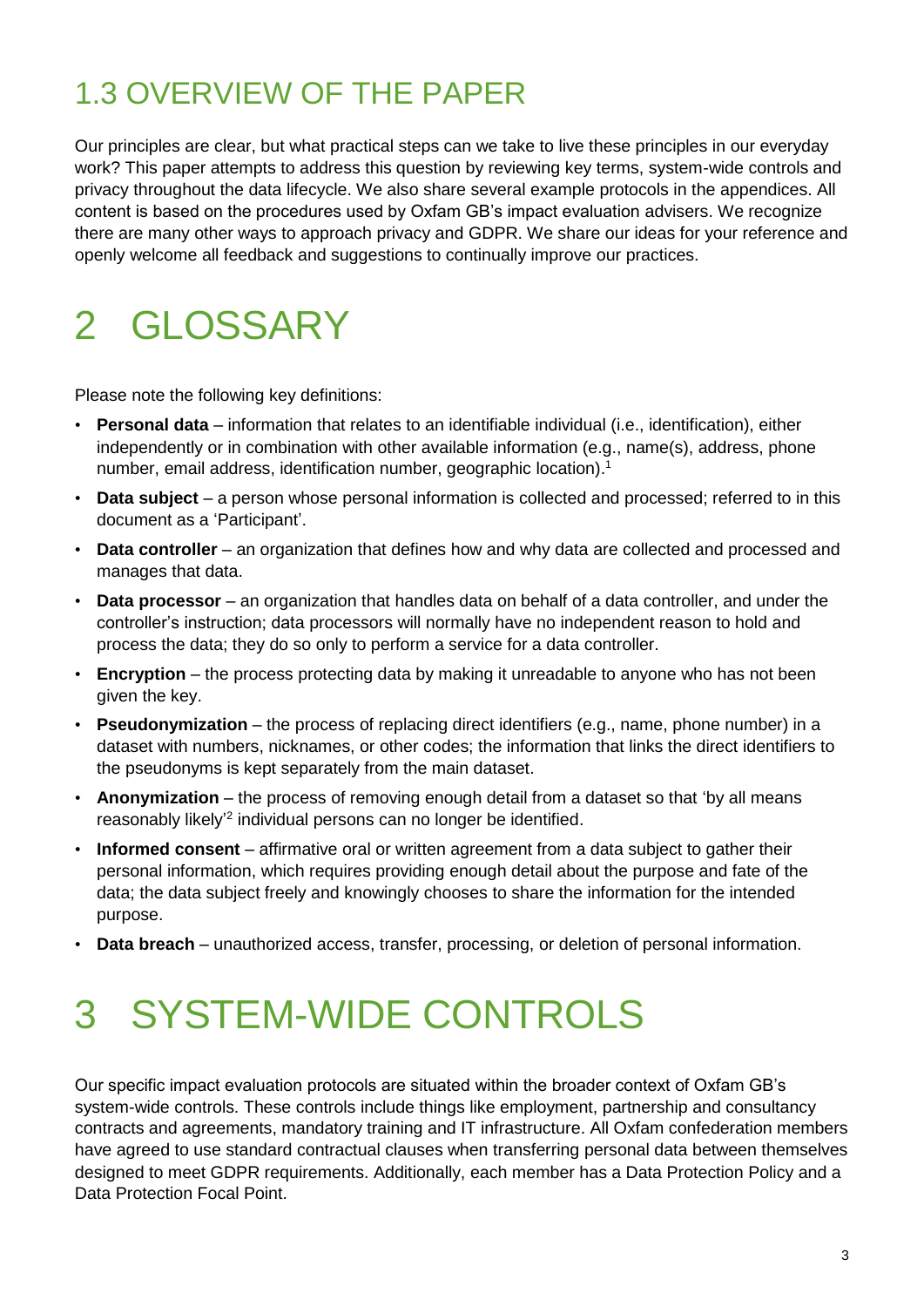For example, employment contracts have clauses on confidentiality and property use and transfer (including data). Partnership and consultancy contracts include comparable clauses. Additionally, all staff must agree with and sign Oxfam's code of conduct, which refers to our information security policy. Beyond agreeing and signing, staff also participate in mandatory code of conduct and GDPR trainings to understand and discuss how to interpret and apply the principles and requirements.

As individual impact evaluation advisers, the computers, servers and software we use are part of Oxfam GB's wider IT system, which has its own set of privacy protocols (outside this paper's scope). To quickly summarize, our computers are set up with device (disk) encryption, password protection and antivirus protection by default. Additional encryption software (such as [AES Crypt\)](https://www.aescrypt.com/) is installed to allow us to encrypt and decrypt individual files and folders, as needed. While encryption is not mandated by GDPR, it is a recommended way to reduce risk when handling personal information.

## 4 PRIVACY THROUGHOUT THE DATA **LIFECYCLE**

This section shares key considerations for each stage of the data lifecycle, from creation to destruction. Although we use wide range of evaluation approaches in our work, this paper focuses on quantitative methods. Household and individual surveys are at the core of our quantitative impact evaluations. Such surveys allow us to compile large datasets for statistical and econometric analysis, based on structured interviews with many respondents. This analysis helps us measure the impact of our programmes for accountability and learning purposes and help to increase our impact in the future.

Our aim is to build privacy by design throughout the data lifecycle, which requires balancing careful planning at each stage with practical risk assessment. Note that the steps do not always follow the same sequence (e.g., certain aspects of storage and transfer usually occur both before and after certain aspects of processing). Below we review the data lifecycle in the following stages:

- 1. Collection and transmission (initial gathering and uploading of data, e.g., to a server)
- 2. Storage and transfer (including on servers, laptops, drives and sharing data with others, including consultants, interns and research partners)
- 3. Processing (cleaning and analysis, including pseudonymization and anonymization)
- 4. Publication
- 5. Retention
- 6. Destruction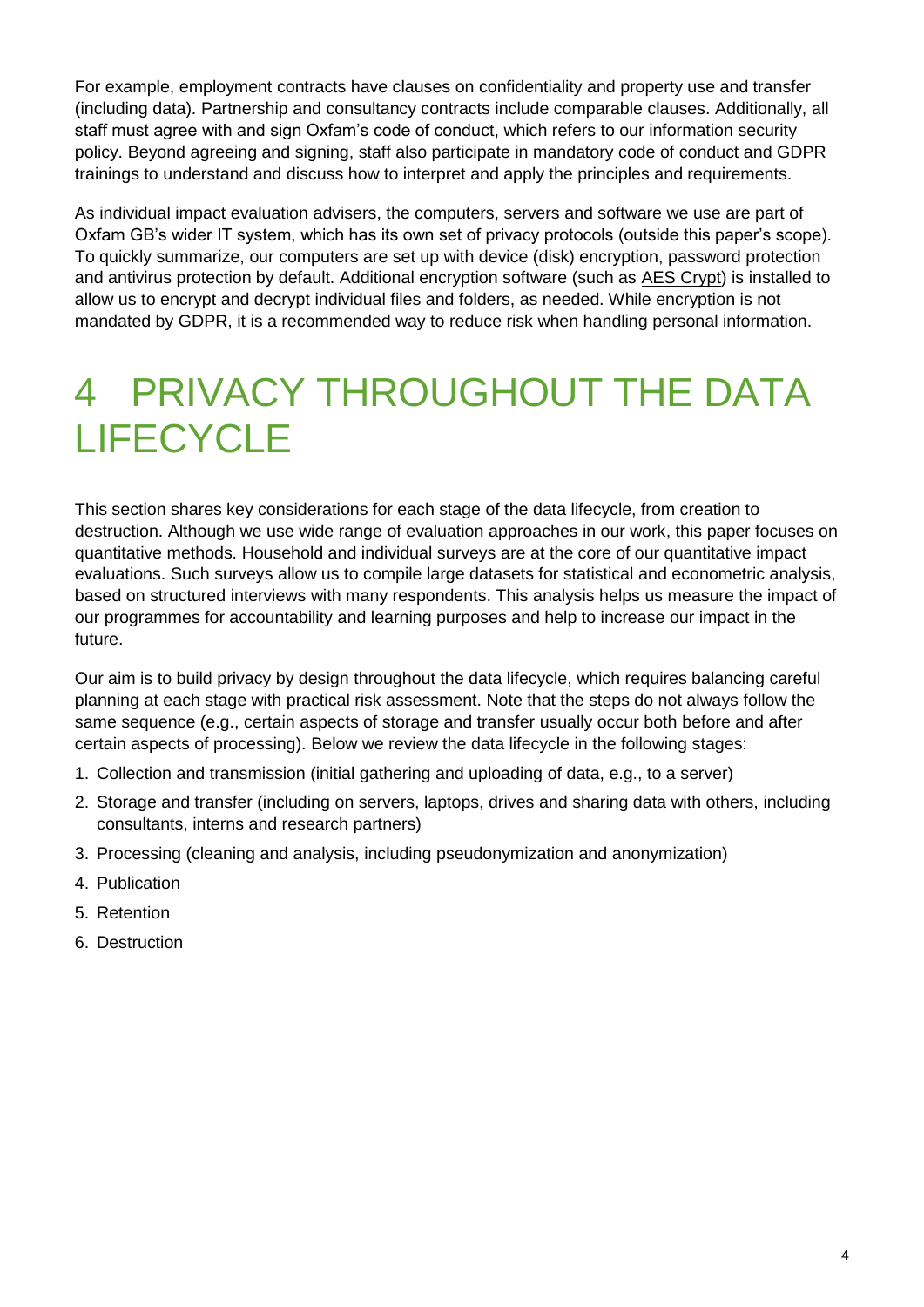

**Figure 1. The stages of the data lifecycle reviewed in this paper** 

### 4.1 DATA COLLECTION AND TRANSMISSION

This paper is about 'Going Digital', so we focus on the digital aspects of data collection and transmission. We also include the interaction of paper-based data, as it is often used to complement or backup our digital tools. Collection and transmission involve interviewing people and making observations about them and their household, recording this information, and sending it to a centralized server (e.g., using SurveyCTO). The following are some key considerations to keep in mind during data collection and transmission:

- Data privacy knowledge of the data-collection team
- Informed consent
- Device and collection tool settings, including encryption
- **Pseudonymization**
- Handling of paper-based data

First, before we start collecting any personal data, we need to ensure the data collection team (e.g., enumerators and supervisors) are knowledgeable about data privacy matters. For example, we cover data privacy principles, regulations and protocols during enumerator training before data collection begins. For more detailed guidelines see [Doing research with enumerators.](https://policy-practice.oxfam.org.uk/publications/doing-research-with-enumerators-620574)

Next, we always obtain informed consent before collecting any data. From a research ethics perspective, informed consent means the respondent actively agrees to share their personal data with us based on a clear understanding of (1) the purpose and details of the research, (2) what is involved in participating, (3) the benefits and risks, (4) how their data will be used, stored, shared and destroyed, (5) steps that will be taken to assure ethical use of their data and (6) details of the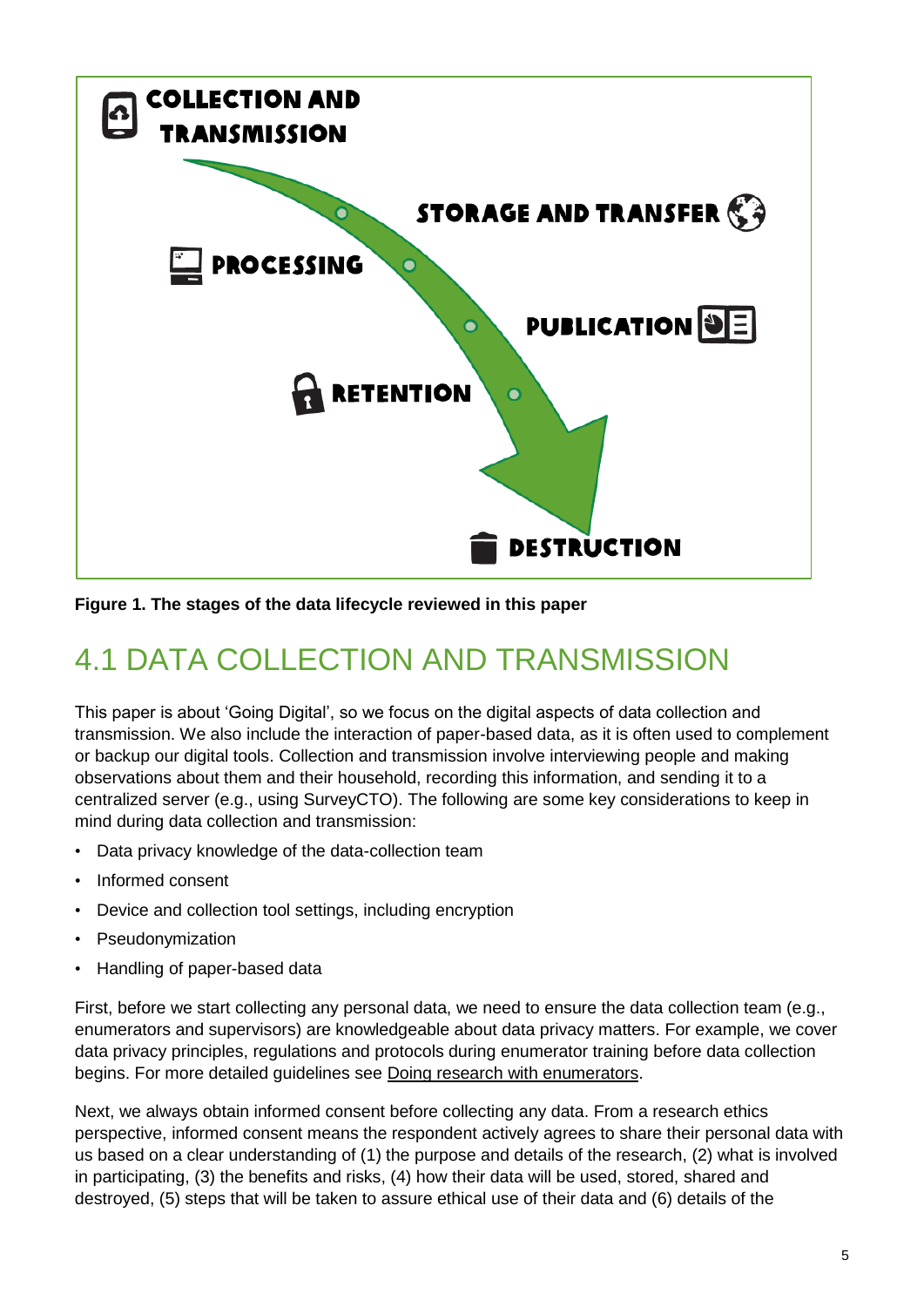organization, including contact information to make a complaint and/or withdraw consent.<sup>3</sup> As far as GDPR is concerned, namely steps (4) and (6) are required.

Informed consent can be challenging in many contexts because of low literacy rates, lack of awareness of the right to privacy, variation in what privacy means and limited privacy protection at the national level. Bearing these challenges in mind, our standard informed consent protocol is as comprehensive as possible without being too long or complicated; an example is provided in Appendix 1. During the protocol, the enumerator reads the text out loud and gives each respondent a card or piece of paper with a summary and contact information or, even better, [a proof of permission receipt.](https://www.elrha.org/project-blog/early-stage-prototyping-consent-and-data-minimisation-for-those-affected/) If possible, they can also show the respondent example publications (online or downloaded to the device) to give a better picture of how their data will be used. Consent is tracked by checking a box on the survey form. Instances of respondents who do not consent are also tracked (without recording any personal data).

In this paper, we share examples using [SurveyCTO](https://www.surveycto.com/) as our digital data-collection tool, although many features can also be applied across various digital data-collection tools. We have previously detailed our preference for SurveyCTO in our Going Digital series in Using digital technology to conduct Oxfam's Effectiveness Reviews and Improving data quality with digital data collection. In terms of data protection, our key requirements are (1) having servers hosted in the EU, (2) using encryption during transmission and (3) encrypting data from finalized questionnaires on mobile devices. Keep in mind that every digital data collection tool has its own unique data-protection features, which can vary based on the tool itself as well as the account type and account settings (e.g., even if encrypted transmission is possible, it is not necessarily by default).

Devices used for data collection should be set up in a consistent manner. When we own the devices, we follow the setup guidelines in Appendix 2. Our aim is to maximize battery life, ease navigation on the device itself and within applications, restrict usage of non-essential functions, enable tracking and location of devices, and maximize security of devices in case of theft or loss. By default, we use Android devices, which are widely available, compatible with the applications we use, and relatively affordable. Note that devices owned by others (partners, consultants, enumerators) are governed by a personal data processing agreement (see Appendix 3).

While encryption is not explicitly mandated by GDPR, it is recommended in most instances to reduce risk when handling personal data. At a minimum, all devices should be password protected as a first layer of defence, and survey forms containing personal data should be encrypted during transmission. Devices should also be encrypted (disk encryption) for an added layer of defence, other than in contexts where doing so would put programme staff or participants at risk.<sup>4</sup>

Pseudonymization is also not mandated, but again it can help with privacy protection. In practice, it means keeping directly identifiable information (names, phone numbers, etc.) separate from the rest of the data. For example, a list of respondent names with randomly assigned household identification numbers (the key) is kept separately (and securely). Then, only the random household identification number is used with the survey, making it difficult to identify who the respondents are without the key.

To complement pseudonymization, where the risk outweighs the need, we might also record nicknames rather than full legal names, avoid taking phone numbers, emails or detailed locations (e.g., GPS coordinates) and remove questions on sensitive topics (e.g., gender-based violence, political participation). We need to be extra cautious in countries with laws that restrict encryption. In the most severe cases, if the level of risk is too high to collect any personal information, the only options are to collect limited, anonymous information, rely on alternative data sources, or cancel the evaluation altogether.

Finally, even in the digital age, paper-based data collection is often still used for certain types of information alongside digital data collection (e.g., paper copies of survey forms used as backup in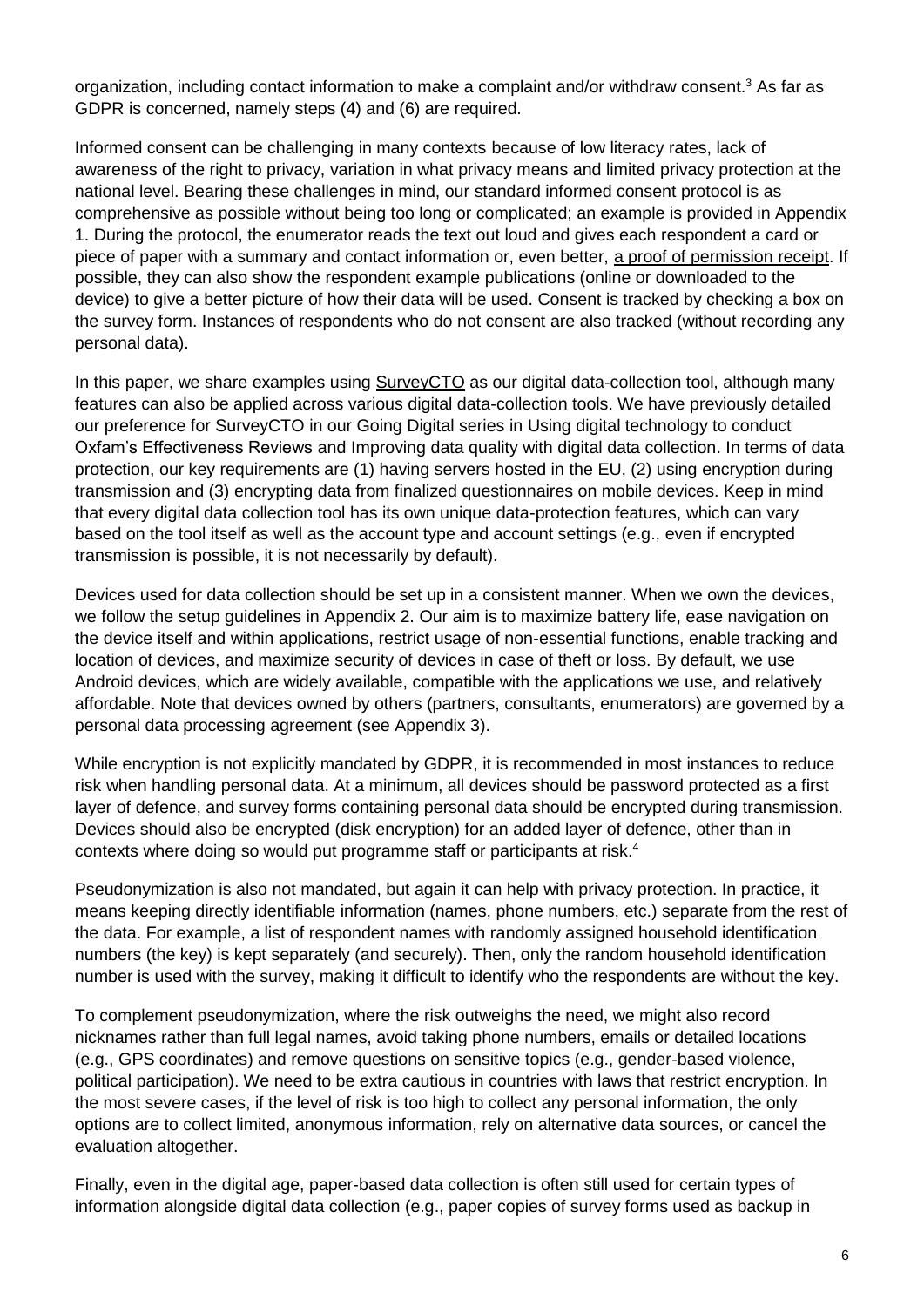case of issues with a device, and paper tracking lists of respondents to interview together with a survey form in SurveyCTO). Paper copies of personal data must also be handled securely – with a system of pseudonymization, a clear chain of custody while in transit (e.g., with enumerators in the field), and be carried in a way that prevents others from seeing the contents (in a folder, bag, etc.)

If the paper-based data are made digital at any point, data entry should be done in compliance with a personal data processing agreement (see Appendix 3).

## 4.2 DATA STORAGE AND TRANSFER

The next stage in the data lifecycle is storage and transfer. Data from digital data-collection tools (e.g., SurveyCTO) are stored on a server (with its own set of data security protocols). To access these data, we download it to an Oxfam GB computer. Because we use form encryption for data transmission, only those with access credentials to our server *and* the private encryption key can download the data. Once it is on our computers/servers, it is protected by device (disk) encryption, at a minimum. Data on paper should be stored in a locked drawer with controlled access only for those who are approved to use the data.

If we are doing the analysis ourselves, then we can proceed to the next stage in the data lifecycle (data processing). However, as we alluded to in the introduction to this paper, one of our biggest dilemmas involves data transfer (across national borders, into the EU and then out again). Indeed, at a certain point it seemed that GDPR's stance on international transfers meant that impact evaluation using personal data was no longer feasible. We think the crux of the issue is this – do people consent (in an informed way) to their personal data being shared with Oxfam GB and its partners, which means it will be transferred internationally?

To address this issue for new data collection, we have added international transfers (in basic terms) to our informed consent protocol by stating that personal information will be shared with Oxfam and providing a list of countries. We also clarify that the other information they share (non-personal data) will be shared more broadly, with partners and through publications, but in an anonymous way.

While we think that we have an acceptable solution for new data collection, we often need to use existing personal data (e.g., lists of programme participants) to contact respondents to request interviews in the first place (using random sampling methods). Sometimes Oxfam GB has these data, which is more straightforward, but these lists are frequently maintained by our partner organizations. Ideally, our partners' informed consent protocol explicitly includes sharing the data with Oxfam. However, if that is not the case for any reason, we must provide information to the individuals about the fact that we have their data and what we will do with it. This notification must happen either (1) within a reasonable period of time after obtaining the data (or at most a month) or (2) during the first communication if the data are to be used for communicating with them.

Complying with this notification requirement could be extremely challenging in many contexts, especially considering the random sampling methods we typically use for quantitative impact evaluation. One approach that avoids this requirement is asking the partner to carry out sampling 'pseudonymously'. This approach can use a list of participant data with direct identifiers removed or we can ask the partner for a list of identification numbers only.

However, in the worst case, if our partner shares a list of 10,000 programme participants with us and we randomly select 1,000 to invite for an interview, we might consider that GDPR requires us to notify the other 9,000 people that we have their personal data but do not plan to do anything with it. Notifying those 9,000 people could involve sending out team members to wander around communities across the country looking for them, at an enormous (and infeasible) expense. In carrying out the sampling, we process data for a short time period and in a way that poses minimal risk. The primary purpose is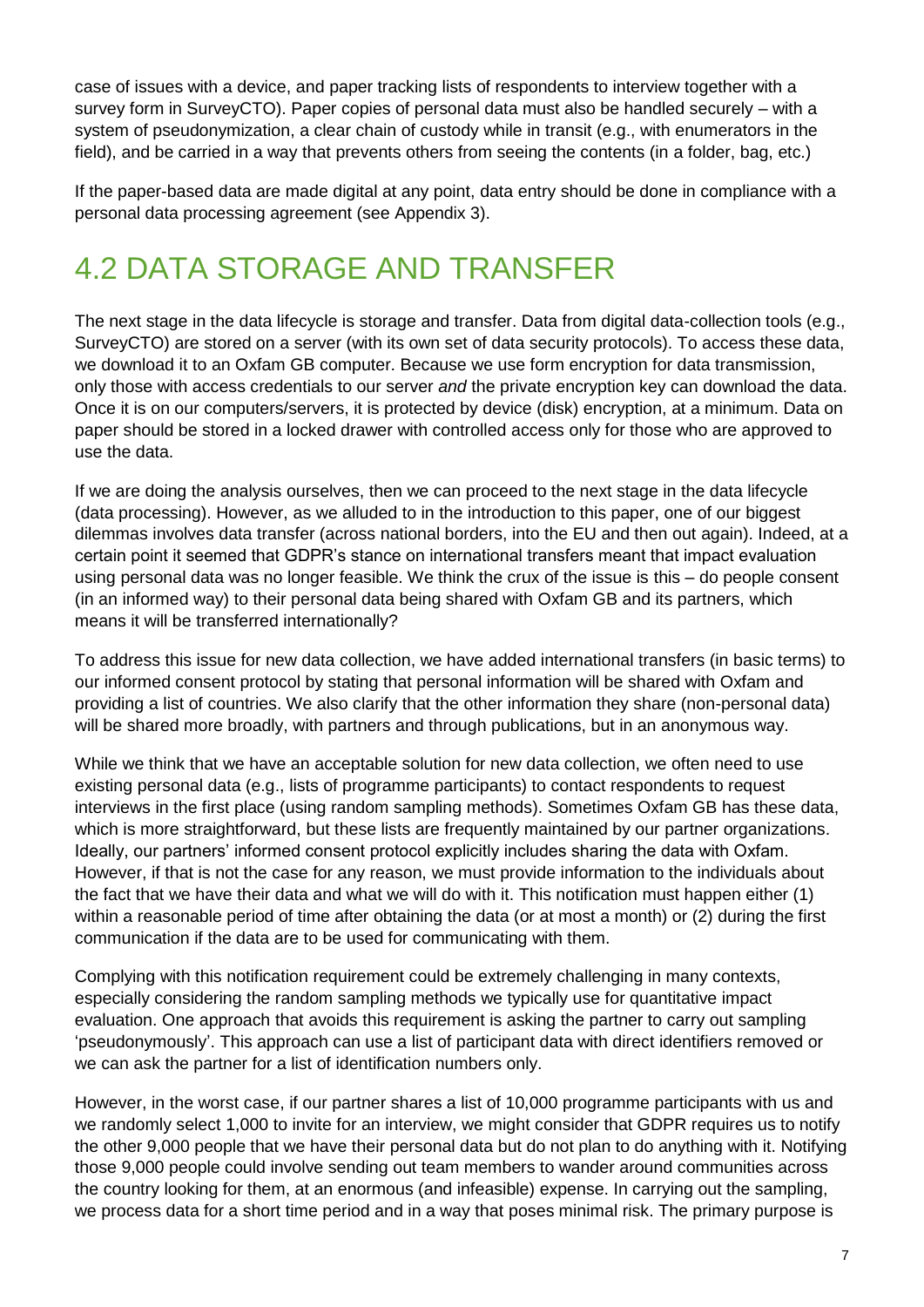analysis designed to subsequently delete these data shortly after obtaining it. Notifying affected people of this use might cause more disruption than any agency it enables. If no other options are available, and in this circumstance, we may in the worst case choose to work with these data while considering that additional notification would be disproportionate under these circumstances.

Finally, when we need to transfer digital data that we already have in storage externally (e.g., to a consultant or research partner, with a contract or agreement already in place), we first remove any non-essential information (i.e., not needed to carry out the contract/analysis work). Next, we ensure at least one layer of encryption for all data by sharing files via an encrypted service (e.g.,  $\underline{Box}^{5}$ ). We think this is sufficient for low-risk data, such as a list of names and which years they participated in the project under analysis. However, for more sensitive data – a full household roster, details of participation in political activities – we add a second layer of encryption to individual files or folders (e.g., using AES Crypt). As an extra precaution, the files are deleted from the encrypted service once the receiving party has finished the download.

### 4.3 DATA PROCESSING

Moving on to data processing – cleaning and analysis, which may also include pseudonymization and anonymization. It is important to maintain a record of our data processing activities for every impact evaluation, including data collection and analysis methods and tools (e.g., pre-analysis plans, survey forms, Stata do-files, codebooks), as well as reports and publications resulting from the data.

As with data collection, pseudonymization should be used during data processing whenever possible. This should be the first step of data processing if data were not collected in a pseudonymized form. Then the original data file can be stored in a separate (secure) location. The rest of the data processing is done using the pseudonymized dataset.

While pseudonymization provides added privacy protection, it does not necessarily equate to anonymization – that depends on what else is in the dataset. Anonymization is possible for much of the data we work with, considering that re-identification would not be possible 'by all means reasonably likely'.<sup>6</sup> Based on the ICO Anonymization Code, we have developed an anonymization protocol (see Appendix 4) to use if it is possible to anonymize a dataset.

In some cases, anonymization may not be possible, particularly in contexts where digital footprints are already large. Therefore, it is important to consider the data environment including, but not limited to, whether other data exists that could lead to re-identification and the relevant governance processes that control how data are managed in that environment.

## 4.4 DATA PUBLICATION

Beyond sharing the results of our impact evaluation internally for learning and to improve our own programmes, we also publish and share the results externally as much as possible. We want to be transparent about our successes and failures. In addition to publishing evaluation reports, we also aim to share full (anonymized) datasets when possible (e.g., via the [UK Data Service\)](https://www.ukdataservice.ac.uk/).

The publication of any information, whether in a report or a dataset, must follow the same rule as our anonymization protocol – re-identification would not be possible 'by all means reasonably likely'. When we report information in any publication it should be aggregate-level; we also pay special attention to any potentially revealing combinations of specific regions and minority groups to maintain privacy and protect the people with whom and for whom we work.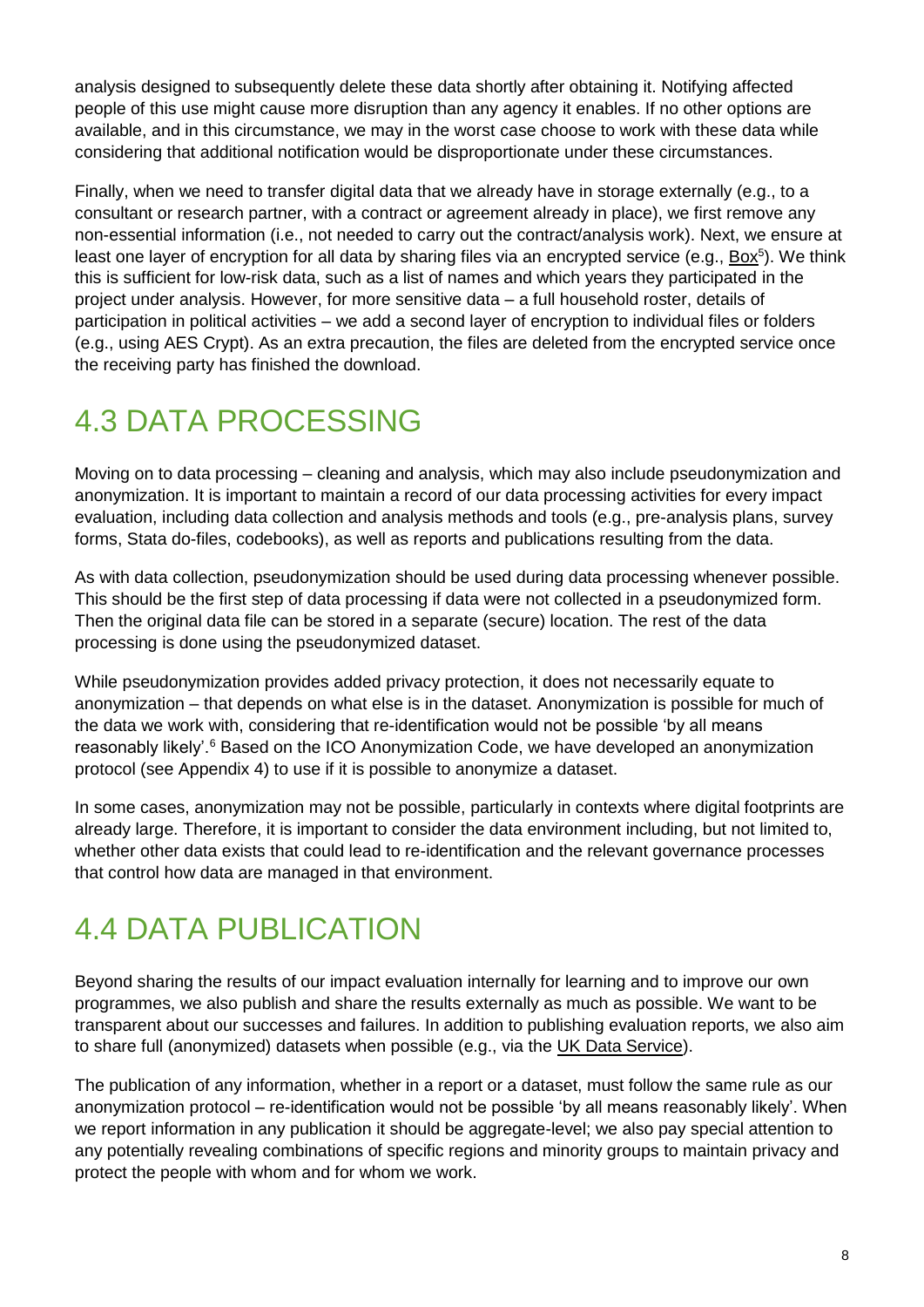### 4.5 DATA RETENTION

The next stage in the lifecycle is about what we do with data once the initial analysis is done and the main impact evaluation report is published. Personal data, including pseudonymized datasets, must be destroyed once no longer needed for the purpose for which consent was obtained,<sup>7</sup> with a maximum retention period of five years. Data retention beyond this five-year period must be approved by the Head of Programme Quality.

Whether we can keep personal data beyond the end of an impact evaluation depends on the informed consent protocol – did the respondents consent to share information for a specific evaluation or for research (more generally)? Did they consent to being contacted for a follow-up survey and are we planning one? It may be that the personal data needs to be deleted (as described in the next section); it may be that it can be retained for a specific period of time (e.g., five years). Note that anonymized data, particularly when used for statistical or research purposes, can be retained indefinitely. Once properly anonymized, our data no longer contains personal information and can be used and shared for further research.

Oxfam GB has a registry of the data we control and any relevant processing agreements. Our impact evaluation data, along with all monitoring and evaluation data, is represented as programme data about participants. Within our impact evaluation team, we keep a more detailed list to track all datasets we have containing personal data. The list includes a description of the data (including types of personal information and informed consent), an explanation of processing and retention plans.

### 4.6 DATA DESTRUCTION

At the end of the data lifecycle, data usually need to be destroyed. When personal data are deleted, we want to ensure that we destroy all copies and versions. Electronic data are deleted using a secure erasure programme (such as **Eraser)** that repeatedly overwrites files until the original data could not be retrieved forensically. Note that the recycle/trash bin should be emptied immediately before running a secure erasure programme. Also, before a device leaves the possession of the organization or individual (for destruction or sale), the hard disk should be completely erased using a secure erasure program. Paper data must be destroyed by shredding, preferably using a cross-cut shredder, once no longer needed.

# 4 CLOSING THOUGHTS

Having shared our principles, the privacy and GDPR dilemmas we have faced, and some of our key protocols, where do we go from here? We hope that this overview will be useful for translating principles and regulations into everyday impact evaluation practice, building on a rights-based approach. Along these lines, we cannot close without mentioning that we have been inspired by related guidance shared by others, especially [Girl Effect.](https://www.girleffect.org/stories/digital-safeguarding/) From here, we aim to continue learning and improving our practices going forward.

This paper has focused on quantitative impact evaluation, but we also use qualitative evaluation methods (and mixed/combined methods), across the Oxfam confederation. As a next step, we are preparing complementary guidance looking at additional types of data. Digital data collection of qualitative data – descriptive stories, audio recordings, video diaries – shares some of the same dilemmas, but also presents new ones. How we face these dilemmas for qualitative data, privacy and GDPR is another story.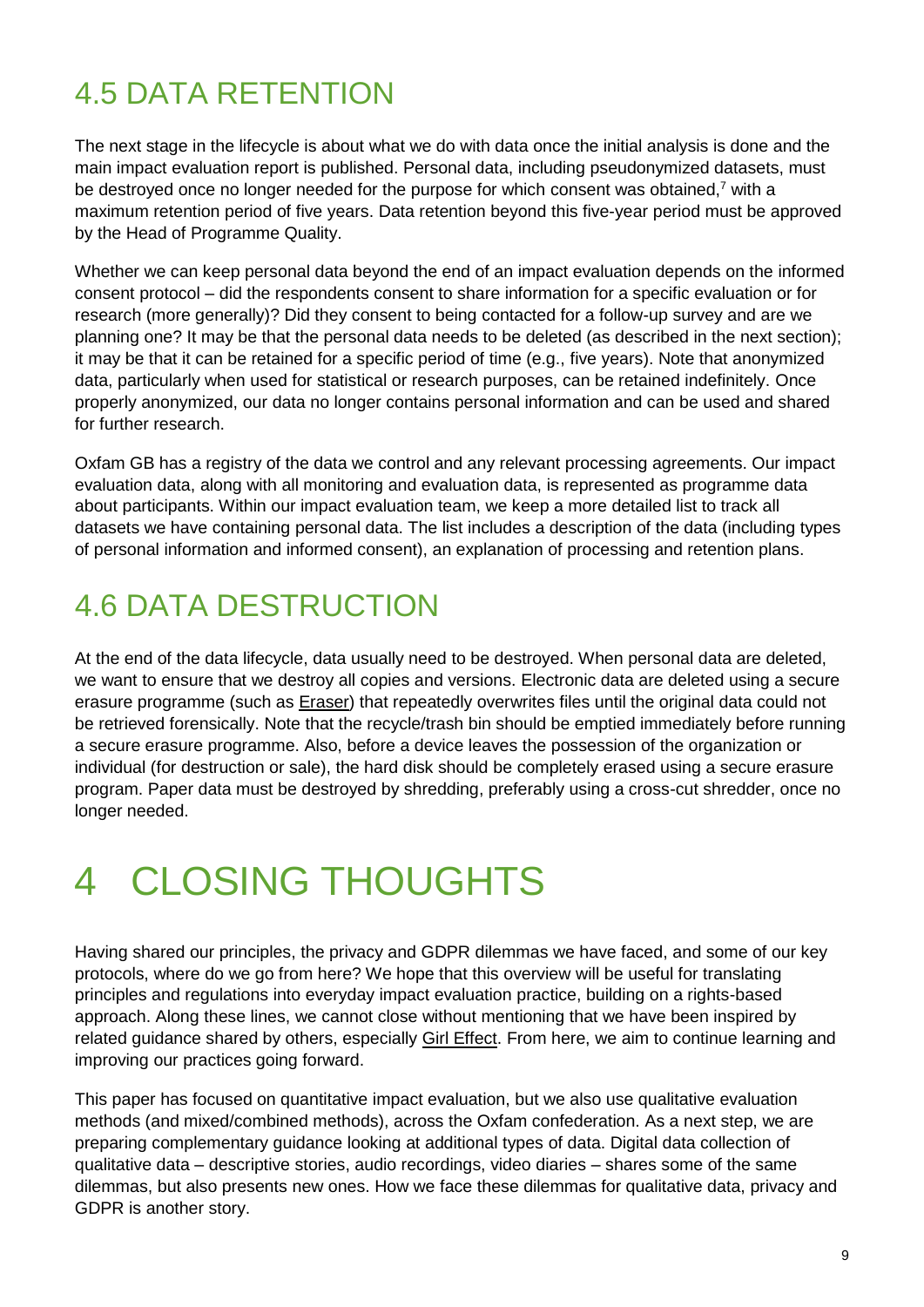### APPENDIX 1: EXAMPLE INFORMED CONSENT PROTOCOL

Good morning/afternoon. My name is **Example 20** I'm doing a survey on behalf of Oxfam GB. The purpose is to learn more about your experience with [topic of evaluation]. The information you share will be used to evaluate [a future/ongoing/former project] and hopefully improve other programmes in the future. No direct support or benefits will come to you or your household based on this survey; any information you share will only be used for research and evaluation purposes.

Your personal data will only be shared with Oxfam and Iname of data collection consultantl in Icountry name(s)] to complete this and related studies. When the studies are done within [timeframe of studies], your personal data will be deleted. An anonymous version of the information you share with us will kept longer, but will only be shared in ways that do not allow anyone to know who you are. We will take all possible steps within our control to maintain your privacy, but cannot eliminate all risk.

Participation in the survey is optional, and you are free to not answer any of the questions. After the survey, you can remove your information or file a complaint at any time using the contact details I have given you [give contact card].

*Are you willing to spend approximately \_\_\_\_\_ minutes/hour(s) with us for an interview?* 

 $\Box$ Yes  $\Box$  No

*Would you also be willing to be contacted later for a follow-up survey?* 

 $\Box$ Yes  $\Box$  No

*\_\_\_\_\_\_\_\_\_\_\_\_\_\_\_\_\_\_\_\_\_\_\_*

*(If yes, for a follow-up survey) please share your phone number:* 

*IF APPLICABLE: If you want to receive an electronic copy of the report produced from this survey please share your email address, which we will only use to send you the report:*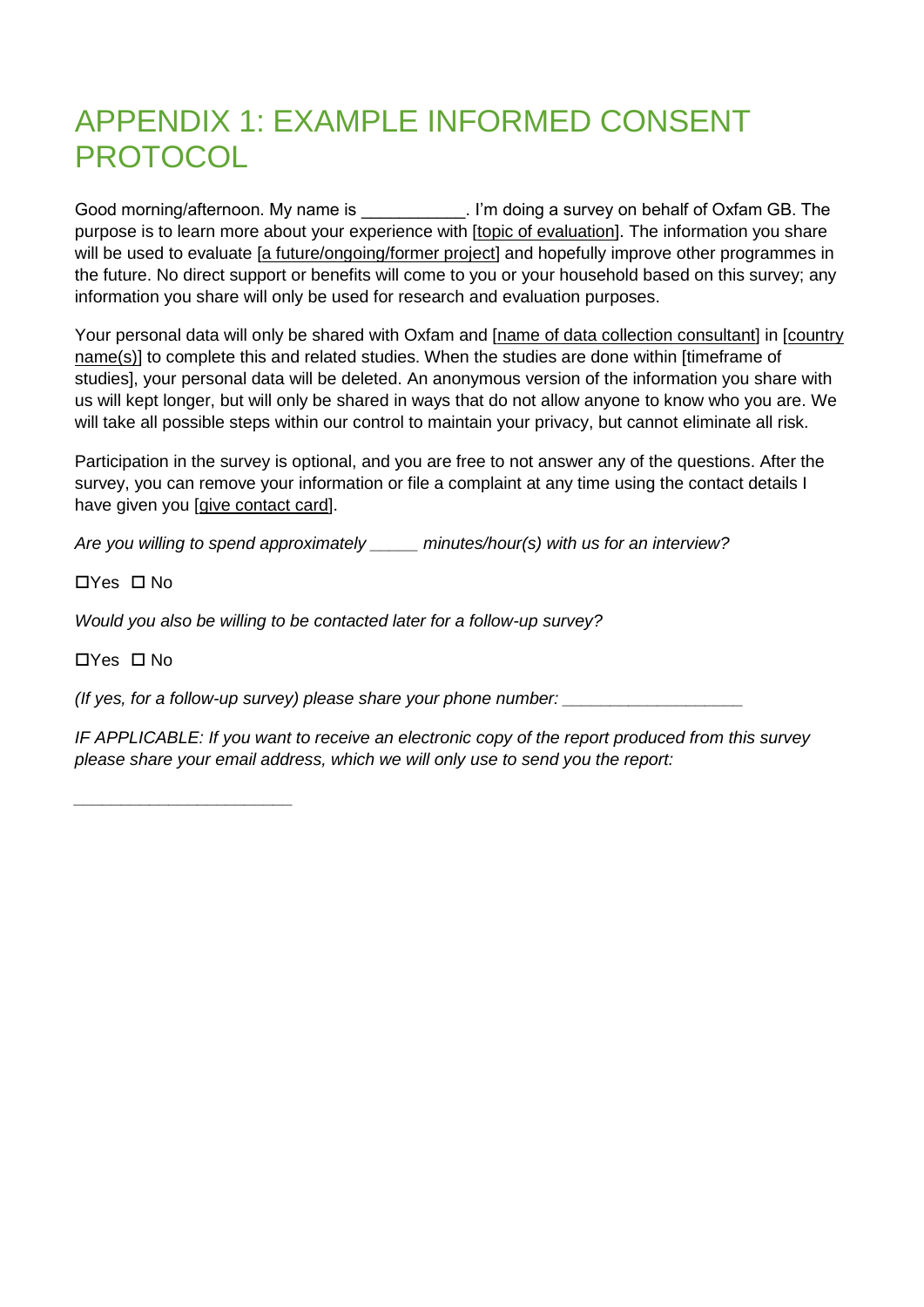### APPENDIX 2: EXAMPLE OXFAM DEVICE SETUP GUIDELINES

This document advises settings to use with mobile devices during digital data collection to:

- Maximize battery life
- Ease navigation on the device itself and within applications
- Restrict usage of non-essential functions
- Enable tracking and location of devices
- Maximize security of devices in case of theft or loss

#### **Device Setup Checklist**

- Add IMEI numbers and login details to a device asset log
- $\Box$  Set up Google accounts and add to the device asset log
- $\Box$  Encrypt the device (in the Settings menu, under Security)
- $\Box$  Enable a screen unlock password (six digits long)
- Apply a robust Oxfam logo sticker (for identification)
- Add an Oxfam wallpaper and screensaver
- □ Enable app settings from unknown sources
- $\Box$  'Clean up' the home screen by removing all shortcuts
- $\Box$  Turn the device to silent mode
- $\Box$  Check that the date and time are correct (important if no SIM card)
- Adjust the time-out setting or 'sleep' setting to 2 minutes
- $\Box$  Fix the screen rotation (so that it does not rotate)
- $\Box$  Turn off any LED buttons
- $\Box$  Add the battery percentage setting
- Adjust brightness settings, as appropriate (set to dimmer or automatic, if possible)
- Install [Meraki](https://play.google.com/store/apps/details?id=com.meraki.Dashboard&hl=en) and enrol the phones (to allow remote data wiping in case of loss/theft)
- $\Box$  Install [SurveyCTO,](https://play.google.com/store/apps/details?id=com.surveycto.collect.android) configure settings and add a shortcut to the phone dock
- $\Box$  Install [Kids Place,](https://play.google.com/store/apps/details?id=com.kiddoware.kidsplace&hl=en) configure settings and add a shortcut to the phone dock

#### **Installing SurveyCTO**

- 1. Add enumerator usernames and passwords via the SurveyCTO server.
- 2. On each device, log in with the password, which should be in the device asset log.
- 3. Install the 'SurveyCTO Collect' [app from Google Play;](https://play.google.com/store/apps/details?id=com.surveycto.collect.android) select 'OK' to all messages.
- 4. If the device is set to block installation of apps obtained from unknown sources, go to Settings  $\rightarrow$ Security → Allow installation of apps from unknown sources.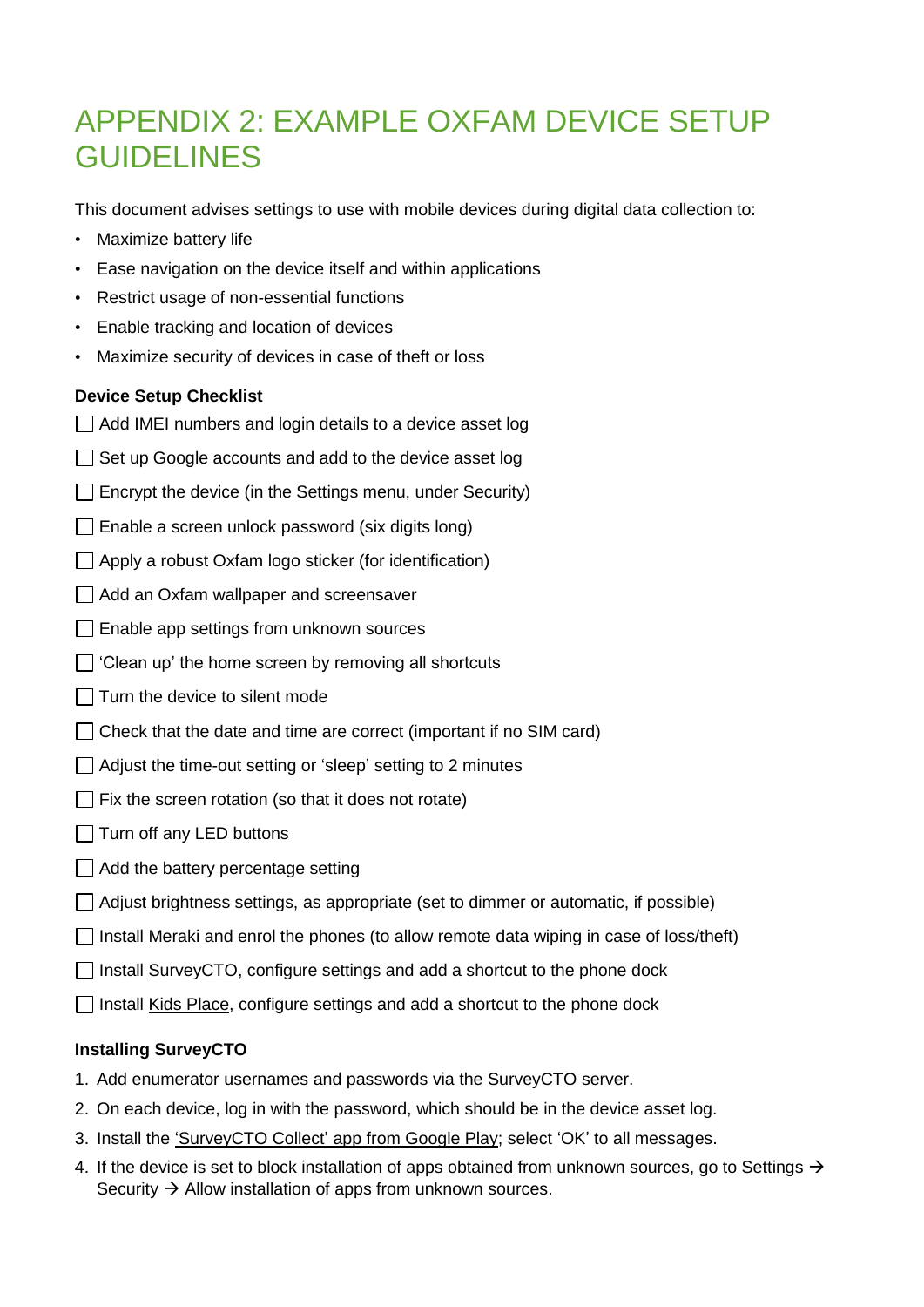- 5. Launch the SurveyCTO app. Using the three dots in the top right corner of the screen, select 'General Settings'.
- 6. Enter the server name along with the enumerator username and password.
- 7. Select the setting 'Auto send with Wi-Fi'.
- 8. Change Navigation to the option of 'Use forward/backward buttons'.
- 9. Change the text font size to 'small' if using a mobile device with a small screen.
- 10. De-select 'Default to finalized'.
- 11. Go back to the three dots in the top right corner and select 'Admin Settings' and scroll to 'User can access change settings items'; de-select all options.
- 12. Again within 'Admin Settings', go to the section called 'user can access main menu items' and de-select 'get blank form' and 'delete saved form'. If enumerators are responsible for uploading forms ignore this instruction.
- 13. Finally, set an 'Admin password' within 'Admin settings'.

#### **Installing Kids Place**

- 1. Install the 'Kids Place' [app from Google Play;](https://play.google.com/store/apps/details?id=com.kiddoware.kidsplace&hl=en) accept the licence agreement.
- 2. Set a password and add it to the device asset log.
- 3. Set the recovery email to the relevant person.
- 4. Set a hint for the password.
- 5. Select 'Lock Home Button', tap on the 'Kids Place' option and choose 'Always'.
- 6. Select apps allowed by Kids Place namely SurveyCTO;
	- a. If enumerators need to make calculations, also select the Calculator app;
	- b. If enumerators are responsible for uploading forms each evening, also select the Settings app;
	- c. If going through a portal or entering a password on an internet browser is common, also select a web browser app.
- 7. Select the three dots in the top right corner and select 'Settings'.
	- a. Ensure the following are **selected**:
	- i. Lock Home button
	- ii. Auto restart apps
	- iii. Block marketplace
	- iv. Airplane mode (if enumerators are not uploading forms)
	- v. Start on device reboot select 'yes' to the prompt
	- vi. Block unapproved apps
	- vii. Lock device volume control
	- viii. Lock notification bar
		- b. Ensure the following are **de-selected**:
	- ix. Allow Internet Connection (If enumerators are not uploading forms)
	- x. Allow phone calls
	- xi. Keep home screen on
	- xii. Allow kids to switch users
	- xiii. Display Plugins Shortcuts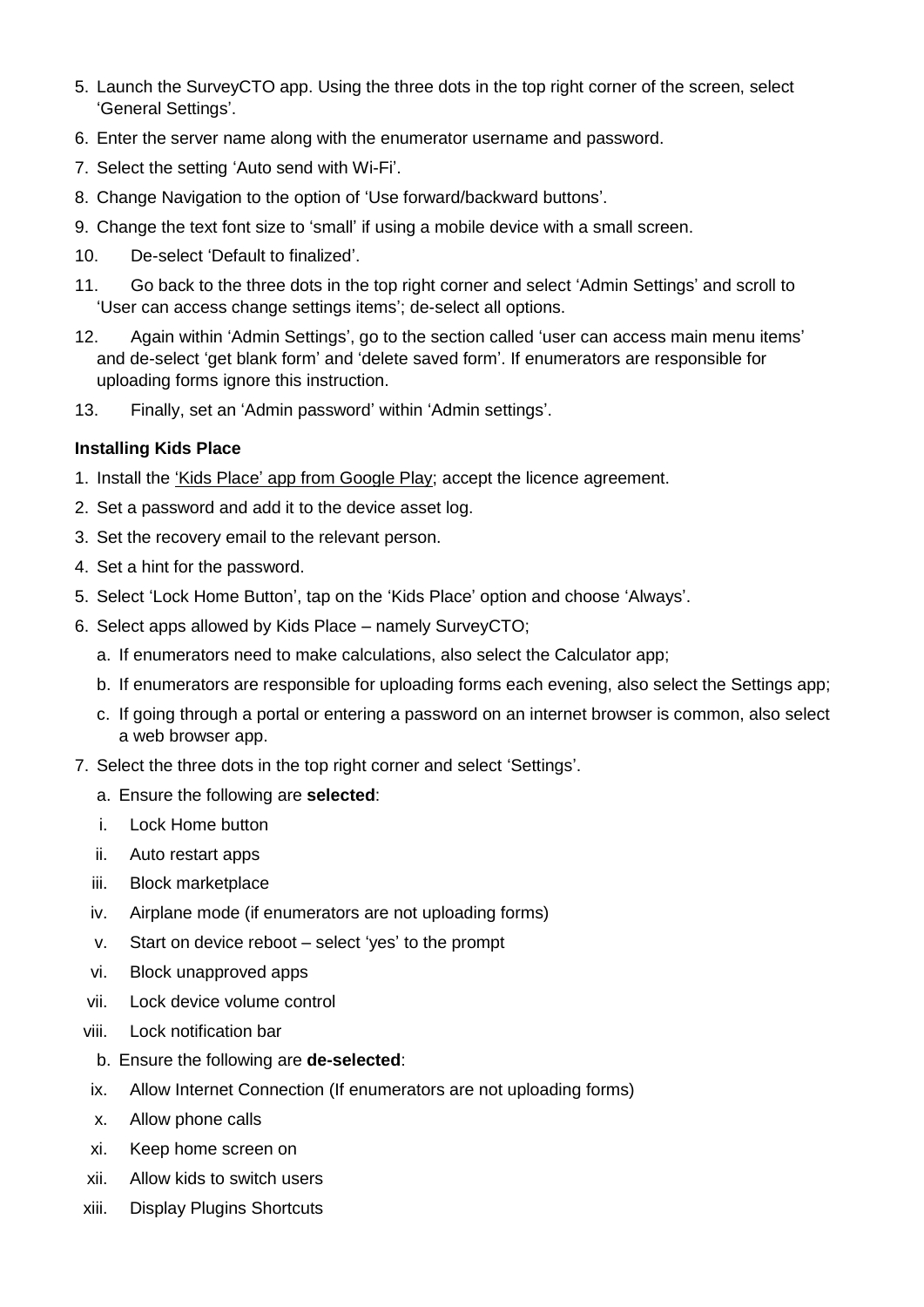- xiv. Icon stretching
- xv. Change Application Title
- xvi. Display status bar
- 8. Exit Kids Place by selecting the door icon in the middle at the top of the screen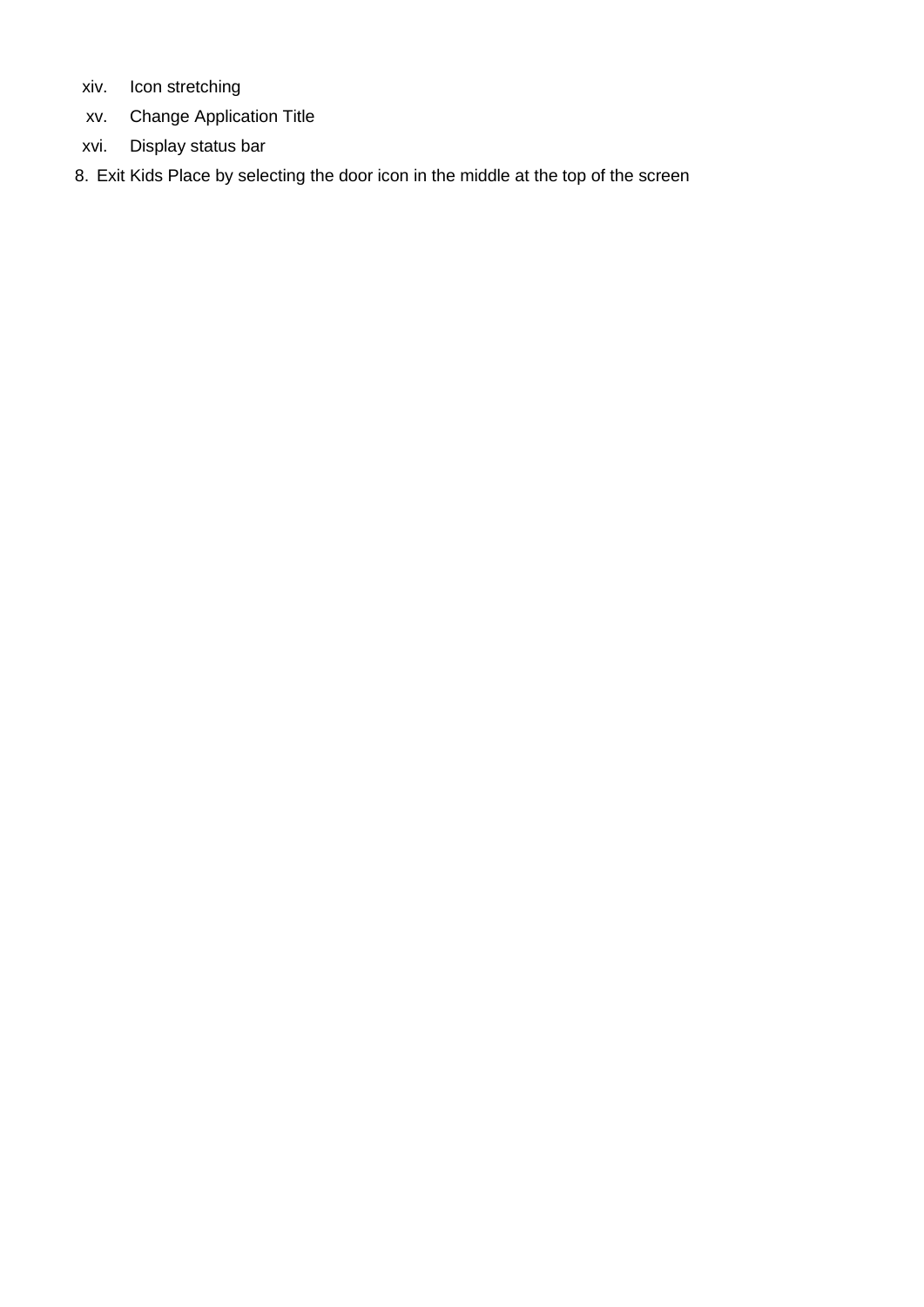### APPENDIX 3: EXAMPLE PERSONAL DATA PROCESSING AGREEMENT

This agreement is dated [DATE]

#### **Between:**

- (a) [Oxfam] **[Oxfam]**
- (b) [name of Partner, Consultant, Intern] **[Partner]**

#### **Background:**

- 1. The Partner has agreed to provide services to Oxfam under [*an agreement/MoU dated DATE*] (**Head Agreement**)
- 2. The Head Agreement may require the Partner to process Personal Data on behalf of Oxfam.
- 3. The parties agree that the processing of such Personal Data will be subject to the terms and conditions in this agreement.

#### **1. Definitions**

In this Agreement, unless the context otherwise requires:

**'Data Protection Laws'** means all legislation and regulatory requirements in force from time to time which apply to a party relating to the use of Personal Data or privacy.

**'Personal Data'** means information related to an identified or identifiable individual that is processed by the Partner on behalf of Oxfam, as detailed in Appendix 1.

**'Process'** means collect, record, structure, store, adapt, alter, retrieve, access, consult, use, disclose, transmit, erase, restrict or destroy, and 'processing' is to be construed accordingly.

'**Regulator**' means any regulator from time to time whose consent, approval or authority is required to lawfully process Personal Data in accordance with this Agreement.

#### **2. Processing of Personal Data**

- 2.1 The Partner shall process the Personal Data only to the extent, and in such manner as is:
	- 2.1.1 necessary for the purposes of providing the services under the Head Agreement and in accordance with Oxfam's written instructions from time to time; or
	- 2.1.2 required by applicable law (but only after notifying Oxfam of the legal requirement before processing).

#### **3. Personnel Access to Personal Data**

- 3.1 The Partner shall ensure that:
	- 3.1.1 access to the Personal Data is limited to those personnel who need access to the data to provide the services under the Head Agreement.
	- 3.1.2 all its personnel who have access to the Personal Data under paragraph 3.1.1 are under an obligation of confidentiality in relation to the data and are trained to process the data in accordance with the Partner's obligations under this Agreement and applicable data protection laws.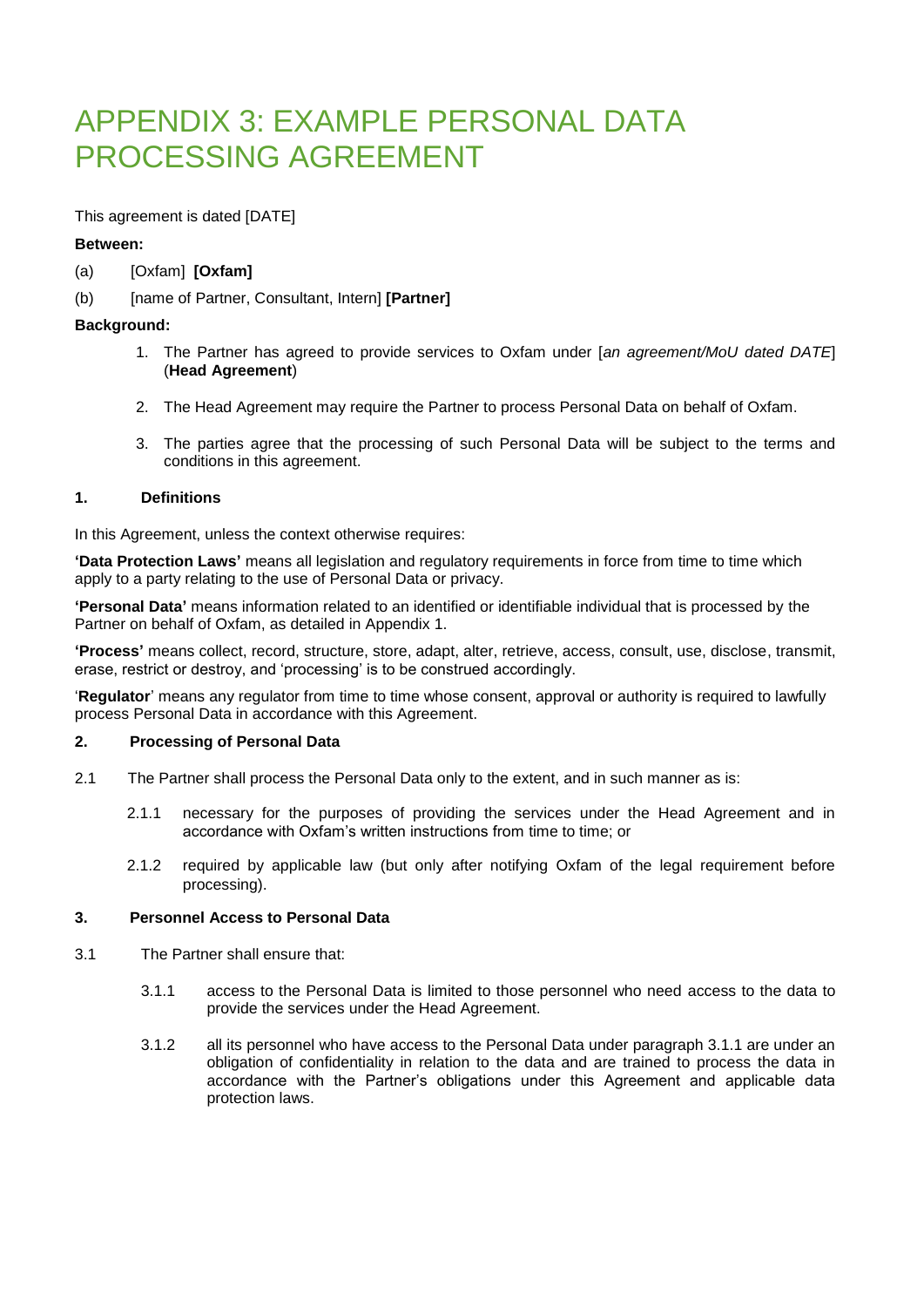#### **4. Information Security**

- 4.1 The Partner shall have in place at all times appropriate technical and organizational measures against the unauthorized or unlawful processing of the Personal Data and against the accidental loss or destruction of, or damage to, the Personal Data having regard to:
	- 4.1.1 the harm that might result from such unauthorized or unlawful processing or accidental loss, destruction or damage; and
	- 4.1.2 the nature of the data to be protected.
- 4.2 Without limitation to paragraph 4.1:
	- 4.2.1 the Partner shall, in the performance of the services, process all Personal Data either on an Oxfam laptop (preferable) or on an encrypted a password-protected and encrypted laptop, in which case all Personal Data must be deleted from this device using a secure erasure program immediately on termination of the Services for whatever reason. Before the device leaves the possession of the Partner (for destruction, recycling, sale, etc.), the hard disk must be completely erased using a secure erasure program.
	- 4.2.2 the Partner shall, wherever possible, utilize anonymization or pseudonymization when processing Personal Data that is identified in Appendix 1 as special category personal data or data related to criminal offences.
	- 4.2.3 [*detail any other specific IS requirements on Partner*]

#### **5. Personal Data Breach**

- 5.1 The Partner shall notify Oxfam as soon as reasonably practicable, but in any event within 24 hours, if it becomes aware of any breach of security leading to:
	- (a) unauthorized disclosure or access to the Personal Data; or
	- (b) destruction, loss, or alteration, of the Personal Data.
- 5.2 The Partner shall, in the event of a data breach described in 5.1:
	- 5.2.1 take reasonable and prompt steps to mitigate the effects and minimize any damage from the breach;
	- 5.2.2 promptly comply with any instruction provided by, and cooperate with, Oxfam in relation to the breach;
	- 5.2.3 not inform any third party of the breach without Oxfam's prior consent, except where required by law.

#### **6. Communications from Data Subjects or Regulators**

- 6.1 The Partner shall:
	- 6.1.1 promptly notify Oxfam if it receives any complaint, notice or communication from an individual or Regulator which relates to the processing of Personal Data regulated by this Agreement;
	- 6.1.2 not respond to such communication without Oxfam's written consent unless required by applicable law;
	- 6.1.3 provide such assistance as Oxfam may reasonably require, to enable Oxfam to respond to any complaint, notice or communication described in 6.1.1.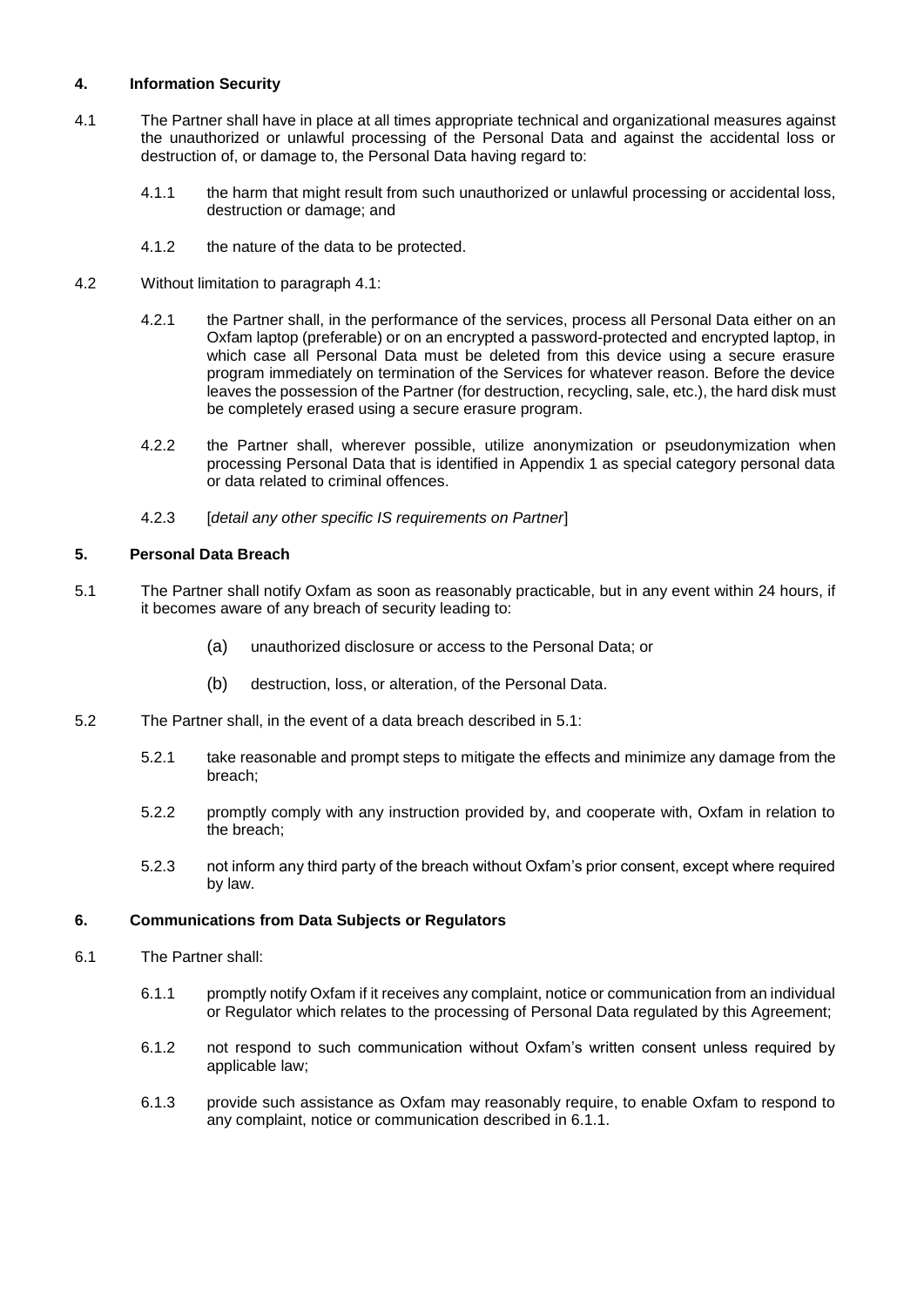#### **7. Sub-Processing of Personal Data**

- 7.1 The Partner shall not disclose the Personal Data to any third party for processing ('sub-processor') without the prior written consent of Oxfam.
- 7.2 Where Oxfam authorizes disclosure of the Personal Data to a sub-processor, the Partner must ensure that it has a written agreement in place with the sub-processor on terms no less protective than provided in this Agreement.
- 7.3 The grant of any approval by Oxfam under this paragraph in respect of the disclosure of Personal Data to any sub-processor will not relieve the Partner from any liability under this Agreement and the Partner will remain responsible to Oxfam for the sub-processor's performance of its obligations.

#### **8. International Transfers of Data**

- 8.1 The Partner may not transfer the Personal Data outside of the country in which the services under the Head Agreement are being provided without Oxfam's prior written consent. Where that consent is given it may be conditional on such transfer or export being done in accordance with specific safeguards required under applicable Data Protection Laws.
- 8.2 Notwithstanding clause 8.1, the Partner may transfer the Personal Data to any jurisdiction in so far as it is:
	- (a) required to do so by applicable law; and
	- (b) having notified Oxfam of the legal requirement prior to transfer, unless such notification is prohibited for reasons of public interest.

#### **9. Compliance**

- 9.1 The Partner shall, upon reasonable request, provide evidence to Oxfam of the technical and organizational measures implemented by the Partner to comply with its obligations under this Agreement and applicable Data Protection Laws, including but not limited to allowing for audits, provided that the Partner shall not be required to disclose to Oxfam any information which is confidential or of a commercially sensitive nature.
- 9.2 The Partner shall inform Oxfam immediately if, in its opinion, compliance with any instruction of Oxfam would infringe applicable Data Protection Laws or if any law applicable to the Partner will require it to breach its obligations under this Agreement.
- 9.3 The Partner shall assist Oxfam, on reasonable request, with the conduct of any data protection impact assessment or consultation with Regulators in relation to Personal Data processing regulated by this Agreement.

#### **10. Term and Termination**

- 10.1 This Agreement will remain in force and effect so long as:
	- 10.1.1 the Head Agreement remains in effect; or
	- 10.1.2 the Partner retains any Personal Data regulated by this Agreement in its possession or control.
- 10.2 Any provision of this Agreement that expressly or by implication should come into or continue in force on or after termination of the Head Agreement in order to protect Personal Data will remain in full force and effect.
- 10.3 The Partner's failure to comply with the terms of this Agreement is a material breach of the Head Agreement and, in such an event, Oxfam may terminate the Head Agreement, or such part of the Head Agreement as authorizes the processing of Personal Data, effective immediately on written notice to the Partner without further liability of obligation.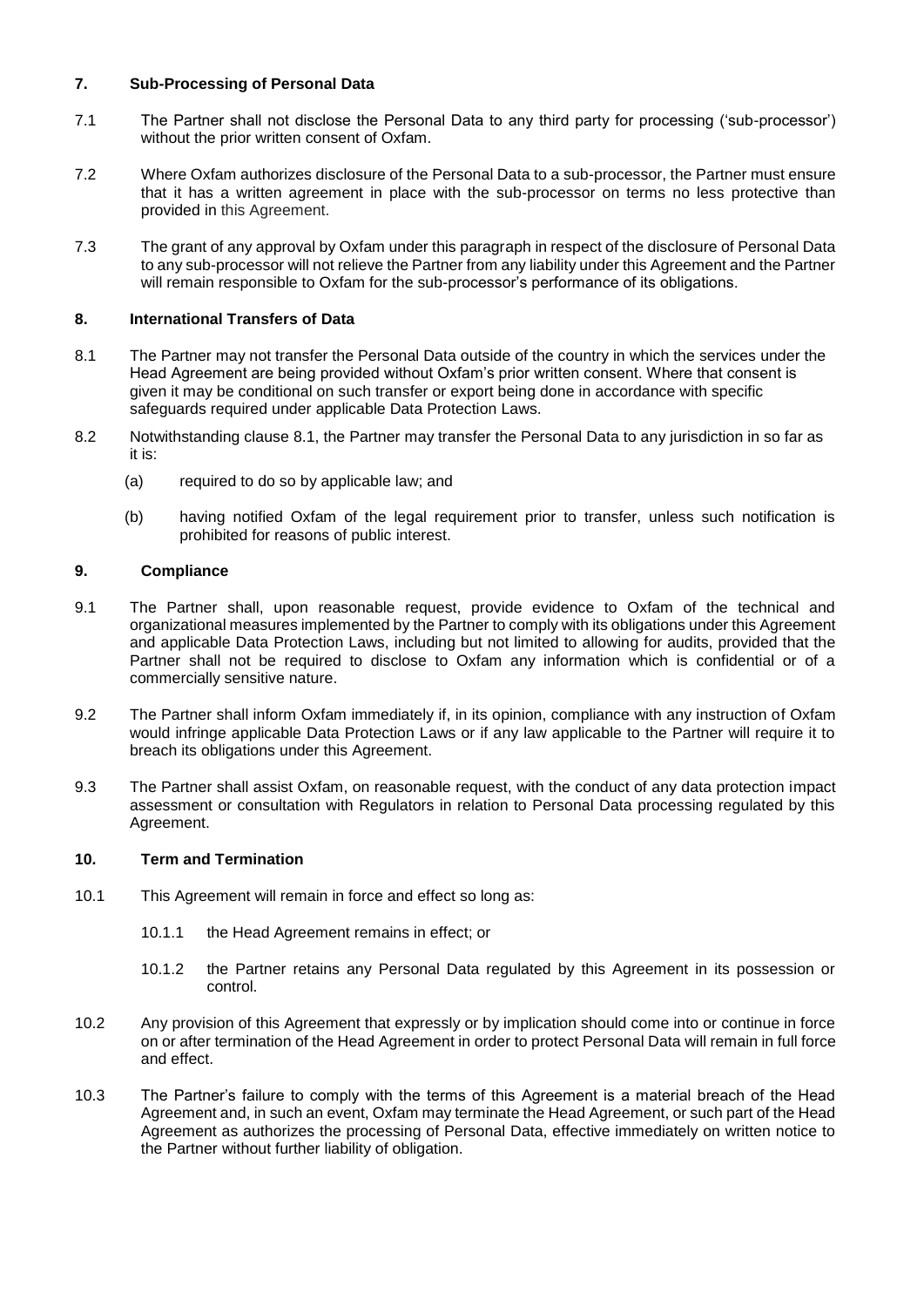#### **11. Data Return and Destruction**

- 11.1 On termination of the Head Agreement for any reason, the Partner shall, at the choice of Oxfam:
	- 11.1.1 Transfer all of the Personal Data processed on behalf of Oxfam to Oxfam; or
	- 11.1.2 Delete all Personal Data processed on behalf of Oxfam

unless retention is required under applicable law.

11.2 If any law or regulatory requirement requires the Partner to retain any Personal Data under 11.1, it will notify Oxfam of that retention requirement, giving details of the materials that it must retain, and the timeline for destruction once the retention requirement ends.

#### **12. Conflict**

12.1 If there is an inconsistency between the provisions of this Agreement and the provisions of the Head Agreement, the provisions of this agreement shall prevail.

#### **13. Governing Law**

13.1 This agreement and any dispute or claim arising out of or in connection with it or its subject matter or formation (including non-contractual disputes or claims) shall be governed by and construed in accordance with the law of [*INSERT*]

#### **14. Jurisdiction**

14.1 This Agreement shall be governed by and construed in accordance with the law of [*INSERT*] and the parties hereby submit for all purposes in connection with this Agreement to the non-exclusive jurisdiction of the courts of [*INSERT*].

#### **Appendix 1**

#### **SUMMARY OF DATA PROCESSING**

| Subject matter of the processing                                      | Insert description of the services that involve the processing of<br>personal data                                                                 |
|-----------------------------------------------------------------------|----------------------------------------------------------------------------------------------------------------------------------------------------|
| <b>Duration</b>                                                       | During the term of the Head Agreement and to deliver up to<br>Oxfam and then arrange deletion of any copies held by the<br>Partner on termination. |
| Nature and Purpose of the processing                                  | The Personal Data will be processed by the Partner to perform<br>the services under the Head Agreement.                                            |
| Types of Personal Data processed                                      | e.g. categories – names, email addresses, photos, etc.<br>The Personal Data will not include special category data.                                |
| Categories of Data Subjects in relation to<br>Personal Data processed | [provide details] e.g. Oxfam staff; programme participants, etc.                                                                                   |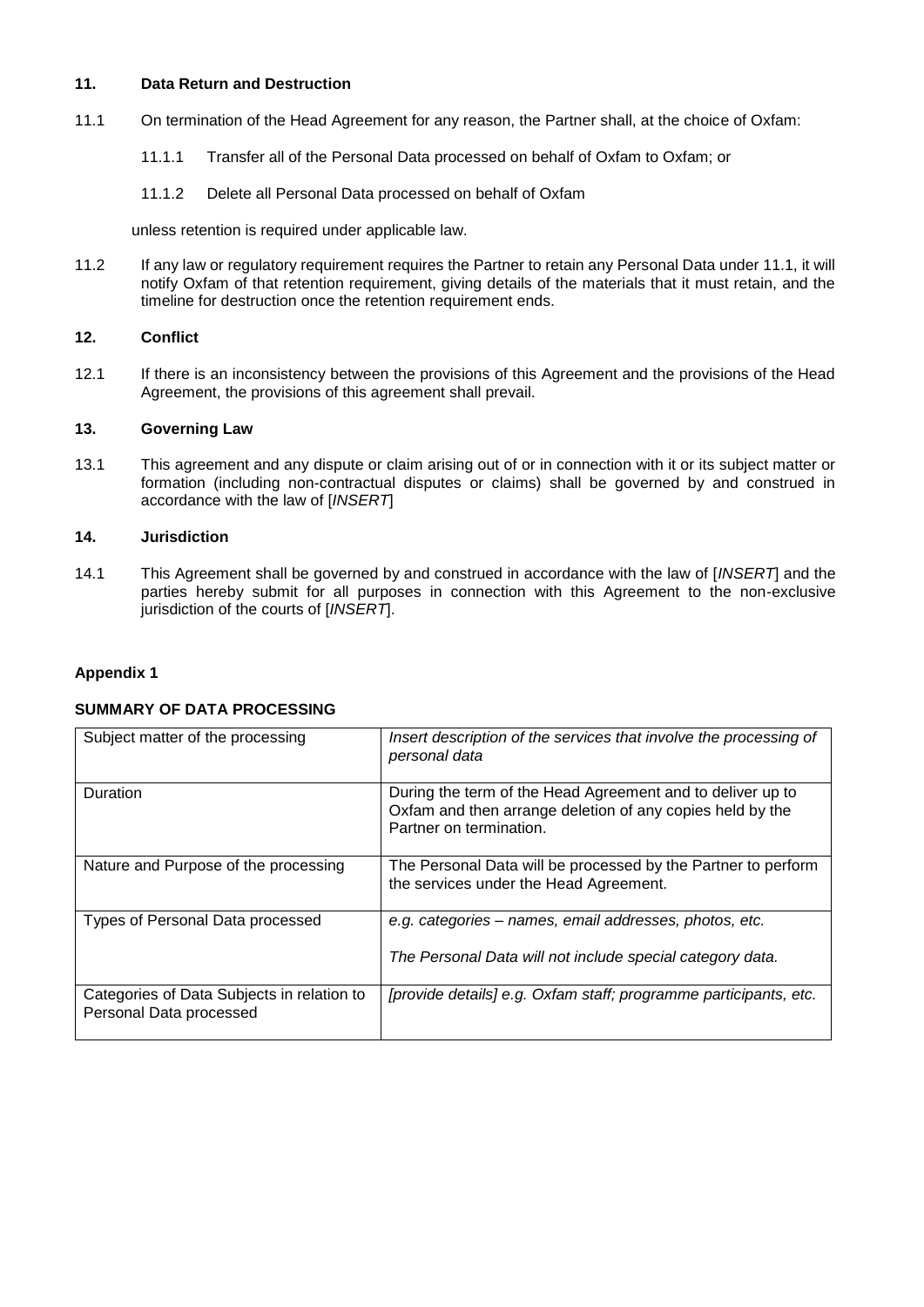### APPENDIX 4: EXAMPLE PSEUDONYMIZATION AND ANONYMIZATION PROTOCOL

The steps for **pseudonymization** of datasets are as follows:

- 1. **Delete** all information that directly identifies someone
	- a. Names of respondents, other household members, enumerators, etc.
	- b. Contact details (e.g., phone numbers, emails)
	- c. Exact location (e.g., addresses, GPS coordinates)
	- d. Ensure that all unused value labels are **deleted**

Continuing from the steps above, further steps for **anonymization** of datasets are as follows:

- 2. **Delete** unique identification numbers (e.g., household IDs)
- 3. **Delete** all open-ended responses containing details that could be used to identify someone
	- a. Reasons why a respondent could not be located
	- b. 'Other' (specify) variables that contain personal and/or detailed descriptions
	- c. Stories or explanations that contain personal and/or detailed descriptions
- 4. **Delete** all information of a sensitive nature (e.g., gender-based violence)
- 5. **Recode/Delete** information that could be used in combination to uniquely identify someone
	- a. Geographic information below the regional level (e.g., village name, school name)
	- i. **Randomly encode** variables, only if details that could be used to recreate the original variable are not published (e.g., number of respondents by village name)
	- ii. **Delete** variables if detailed information that could be used to recreate the original variable has been or ever will be published
	- b. **Delete** information related to religion, ethnicity, political affiliation, etc. (any identifying information of a sensitive nature) if any group contains less than 5% of the observations ('Other', when unspecified, is an exception to this rule)
	- c. **Recode** age information into age ranges (e.g., 0–4, 5–9 . . . 95–99, 100+)
	- d. **Recode** information such as household size into ranges for values below the 1<sup>st</sup> percentile and above the 99<sup>th</sup> percentile (e.g., Less than 3, 3, 4  $\dots$  9, 10, More than 10)
- 6. Ensure that all unused value labels are **deleted**
- 7. **Request review and sign off** for the anonymization by another member of the team. This sign off should be noted in the data processing record (e.g., in a README file).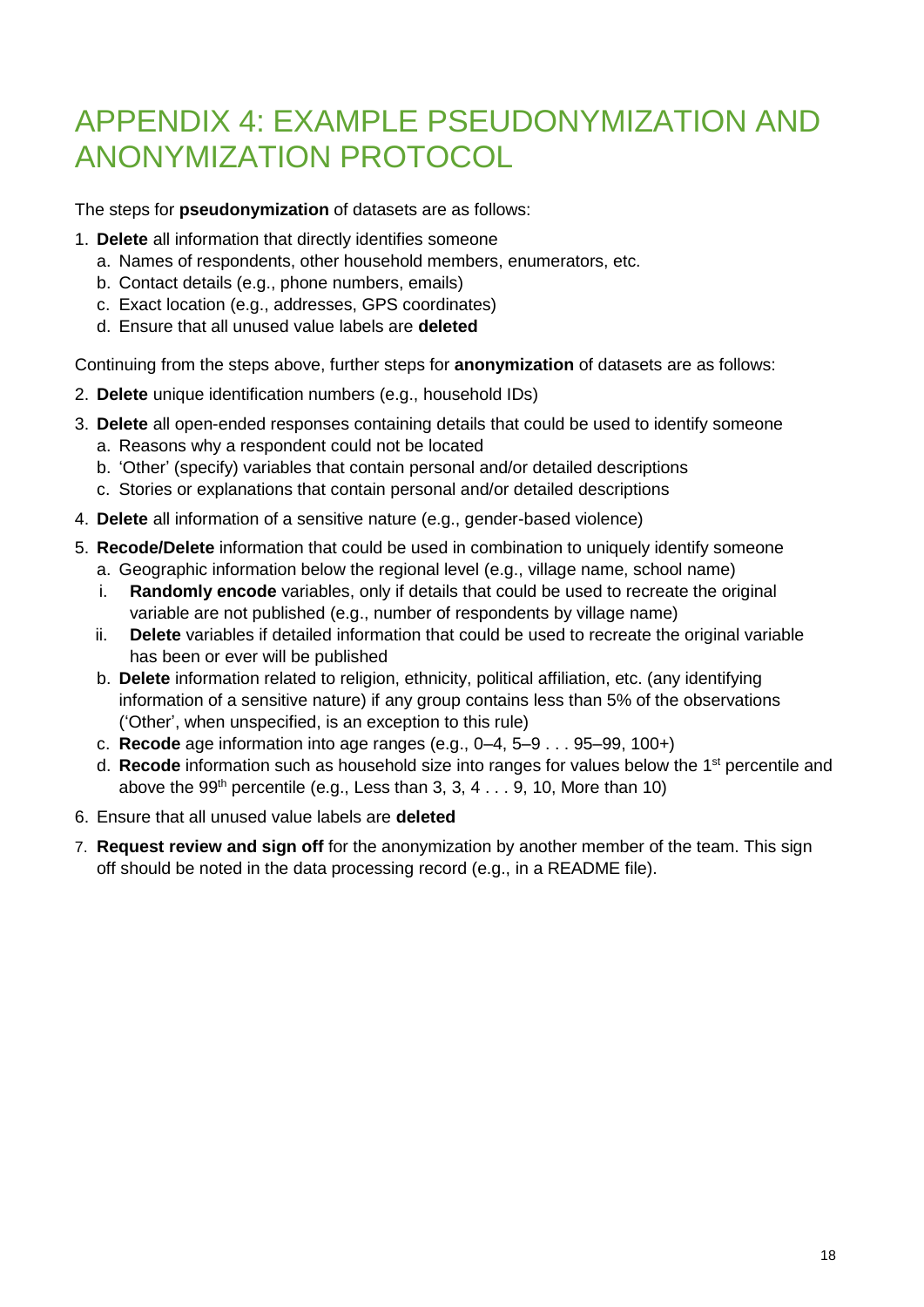## REFERENCES

- 1. Croome, A. & Mager, F. (2018). *Doing Research with Enumerators.* Oxford: Oxfam GB. <https://policy-practice.oxfam.org.uk/publications/doing-research-with-enumerators-620574>
- 2. European Commission (2019). *Data protection: Rules for the protection of personal data inside and outside the EU.* [https://ec.europa.eu/info/law/law-topic/data-protection\\_en](https://ec.europa.eu/info/law/law-topic/data-protection_en)
- 3. Global Partners Digital (2019). *World map of encryption laws and policies.* [https://www.gp](https://www.gp-digital.org/world-map-of-encryption/)[digital.org/world-map-of-encryption/](https://www.gp-digital.org/world-map-of-encryption/)
- 4. Hastie, R. & O'Donnell, A. (2017). *Responsible Data Management training pack.* Oxford: Oxfam GB. [https://policy-practice.oxfam.org.uk/publications/responsible-data-management-training-pack-](https://policy-practice.oxfam.org.uk/publications/responsible-data-management-training-pack-620235)[620235](https://policy-practice.oxfam.org.uk/publications/responsible-data-management-training-pack-620235)
- 5. Information Commissioner's Office (ICO) (2012). *Anonymisation: managing data protection risk code of practice.* <https://ico.org.uk/media/1061/anonymisation-code.pdf>
- 6. Lombardini, S., Pretari, A. & Tomkys Valteri, E. (2018). *Going Digital: Improving data quality with digital data collection.* [https://policy-practice.oxfam.org.uk/publications/going-digital-improving-data](https://policy-practice.oxfam.org.uk/publications/going-digital-improving-data-quality-with-digital-data-collection-620522)[quality-with-digital-data-collection-620522](https://policy-practice.oxfam.org.uk/publications/going-digital-improving-data-quality-with-digital-data-collection-620522)
- 7. Lombardini, S. & Tomkys Valteri, E. (2017). *Going Digital: Using and sharing real-time data during fieldwork.* Oxford: Oxfam GB. [https://policy-practice.oxfam.org.uk/publications/going-digital-using](https://policy-practice.oxfam.org.uk/publications/going-digital-using-and-sharing-real-time-data-during-fieldwork-620432)[and-sharing-real-time-data-during-fieldwork-620432](https://policy-practice.oxfam.org.uk/publications/going-digital-using-and-sharing-real-time-data-during-fieldwork-620432)
- 8. Mourby, M., Mackey, E., Elliot, M., Gowans, H., Wallace, S.E., Bell, J. Smith, H., Aidinlis, S. & Kaye, J. (2018). Are 'pseudonymised' data always personal data? Implications of the GDPR for administrative data research in the UK. *Computer Law & Security Review, 34*(2), 222–233.
- 9. Oxfam International (2015). *Oxfam Responsible Program Data Policy.* Oxfam International. <https://policy-practice.oxfam.org.uk/publications/oxfam-responsible-program-data-policy-575950>
- 10. Raftree, l. (2018). *Digital safeguarding tips and guidance.* Girl Effect. <https://www.girleffect.org/stories/digital-safeguarding/>
- 11. Tomkys Valteri, E. & Lombardini, S. (2015). *Going Digital: Using digital technology to conduct Oxfam's Effectiveness Reviews.* Oxford: Oxfam GB. [https://policy](https://policy-practice.oxfam.org.uk/publications/going-digital-using-digital-technology-to-conduct-oxfams-effectiveness-reviews-578816)[practice.oxfam.org.uk/publications/going-digital-using-digital-technology-to-conduct-oxfams](https://policy-practice.oxfam.org.uk/publications/going-digital-using-digital-technology-to-conduct-oxfams-effectiveness-reviews-578816)[effectiveness-reviews-578816](https://policy-practice.oxfam.org.uk/publications/going-digital-using-digital-technology-to-conduct-oxfams-effectiveness-reviews-578816)

## **NOTES**

- 1 Definition of personal data according to the European Commission in reference to GDPR: [https://ec.europa.eu/info/law/law-topic/data-protection/reform/what-personal-data\\_en](https://ec.europa.eu/info/law/law-topic/data-protection/reform/what-personal-data_en)
- 2 See GDPR regulation clause 26 (p. 5)
- 3 <https://www.ukdataservice.ac.uk/manage-data/legal-ethical/consent-data-sharing/consent-forms> and [https://ec.europa.eu/info/law/law-topic/data-protection/reform/rules-business-and](https://ec.europa.eu/info/law/law-topic/data-protection/reform/rules-business-and-organisations/principles-gdpr/what-information-must-be-given-individuals-whose-data-collected_en)[organisations/principles-gdpr/what-information-must-be-given-individuals-whose-data](https://ec.europa.eu/info/law/law-topic/data-protection/reform/rules-business-and-organisations/principles-gdpr/what-information-must-be-given-individuals-whose-data-collected_en)[collected\\_en](https://ec.europa.eu/info/law/law-topic/data-protection/reform/rules-business-and-organisations/principles-gdpr/what-information-must-be-given-individuals-whose-data-collected_en)
- 4 <https://www.gp-digital.org/world-map-of-encryption/>
- 5 [https://community.box.com/t5/How-to-Guides-for-Account/Data-Encryption-at-Box/ta-p/32.](https://community.box.com/t5/How-to-Guides-for-Account/Data-Encryption-at-Box/ta-p/32)
- 6 <https://ico.org.uk/media/1061/anonymisation-code.pdf>
- 7 See GDPR Article 5(e).